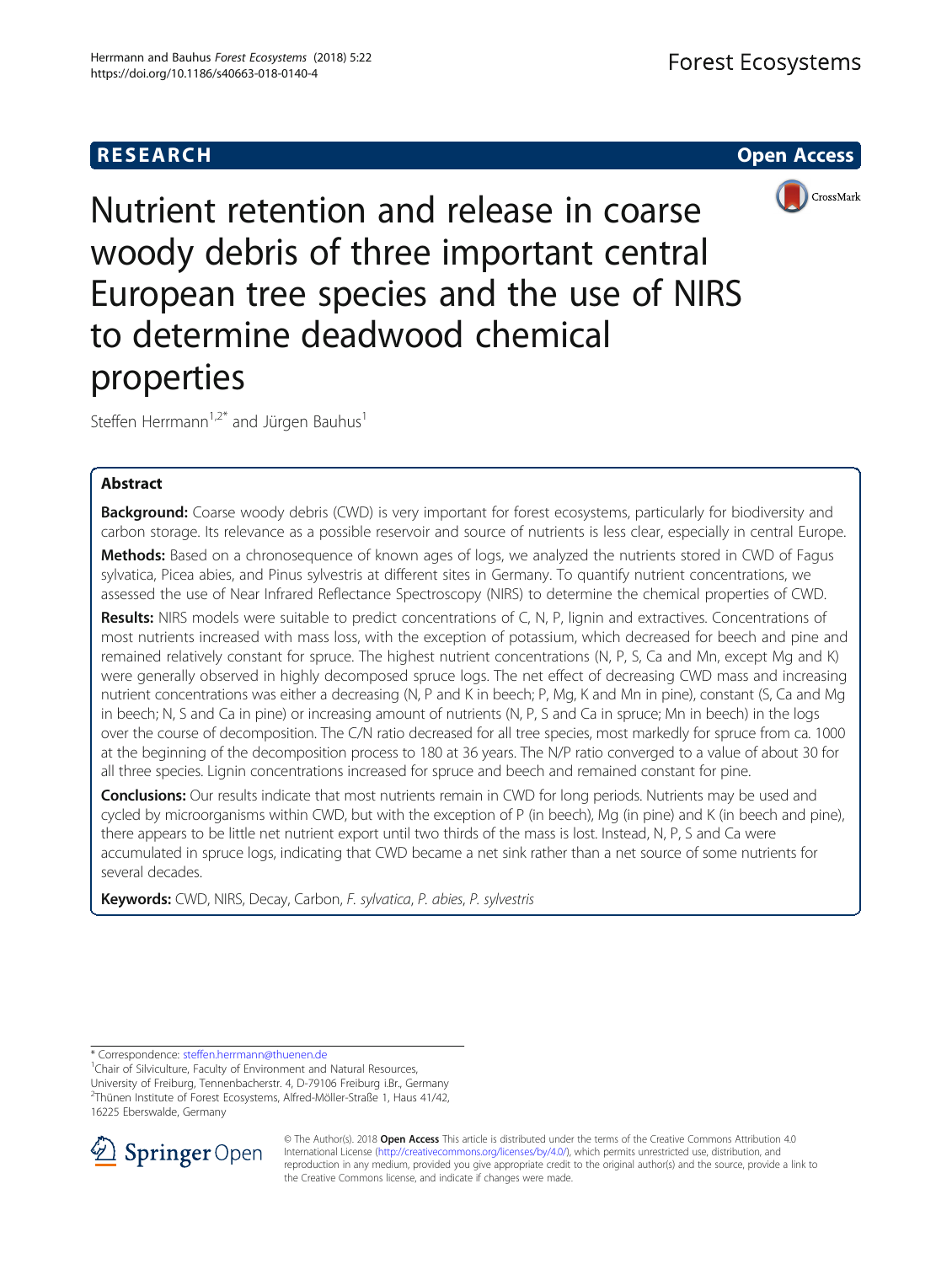# Background

Coarse woody debris (CWD) is structurally and functionally very important for forest ecosystems, in particular in relation to biodiversity (Siitonen [2001](#page-14-0); Grove et al. [2002](#page-13-0); Müller and Bütler [2010](#page-14-0)) and carbon sequestration (Harmon et al. [1986](#page-14-0); Turner et al. [1995](#page-14-0); Pregitzer and Euskirchen [2004](#page-14-0)). It can clearly play a key role in the carbon and nutrient cycle, i.e. as a temporary reservoir, but its importance varies with context. Most research on nutrient dynamics associated with CWD has been conducted in boreal forests of North America and Russia (Bauhus et al. [2018](#page-13-0)). Some studies have found that the store of nutrients in dead wood is significant when compared to other biomass pools in boreal forest ecosystems of northwestern Russia (consisting of Scots pine, Norway spruce and birch; Krankina et al. [1999\)](#page-14-0), whereas others have found no substantial contribution of CWD to the nutrient cycle for North-American coniferous forests (Laiho and Prescott [2004\)](#page-14-0). Very little information is available for central European forests and the economically most important tree species Fagus sylvatica, Picea abies and Pinus sylvestris. In fact, only six studies considered, at least to some extent, nutrient dynamics in CWD for F. sylvatica (Christensen and Vesterdal [2003](#page-13-0); Kraigher et al. [2003;](#page-14-0) Ódor and Standovár, [2003;](#page-14-0) Müller-Using and Bartsch [2007](#page-14-0); Kuehne et al. [2008](#page-14-0); Kahl [2008](#page-14-0)), there are two relevant studies for P. abies (Kahl [2003](#page-14-0); Bütler et al. [2007](#page-13-0)), and none for *P. sylvestris*. In addition, all of these studies were case studies carried out at single sites. These studies found that concentrations of P and the base cations Ca and Mg increased significantly over the course of decomposition, which may be particularly important in forest ecosystems with highly acidified soils. In these systems, the quantity of calcium in CWD can reach dimensions similar to those of the forest floor compartment (Müller-Using and Bartsch [2007\)](#page-14-0). Accumulation of CWD on the forest floor can improve soil quality locally and provide hotspots for certain nutrients and the organisms that depend on them, such as the gastropod community that depend on Ca in CWD in forests on highly acidic soils (Kappes [2005](#page-14-0); Kappes et al. [2006](#page-14-0), [2007](#page-14-0)).

To reduce efforts and costs for wet chemical analyses of wood, near infrared reflectance spectroscopy (NIRS) may be used as an indirect method to determine the chemical composition (e.g. lignin and cellulose content) of wood based on its spectral properties (Kelley et al. [2004](#page-14-0); Poke et al. [2004](#page-14-0); Poke and Raymond [2006;](#page-14-0) Via et al. [2014](#page-14-0)). NIRS has been used successfully for the assessment of chemical properties of forest floors organic material and heterogeneous plant material (Gillon et al. [1999](#page-13-0); Chodak et al. [2002](#page-13-0); Gruselle and Bauhus [2010](#page-14-0)). However, to our knowledge NIRS has never been used for the rapid assessment of the chemical properties of decomposing wood. Here we assessed changes in nutrients and organic constituents in CWD of Fagus sylvatica, Picea abies and Pinus sylvestris across different decay stages. Further, we assessed the use of NIRS to determine the chemical properties of CWD, which can then be used to predict nutrient concentrations for additional samples without wet chemical analysis. Specifically, we hypothesized that:

1) Nutrient concentrations increase with advancing decomposition, whereas the quantities of nutrients in decomposing logs remain constant or decrease with increasing mass loss.

2) The quantity of nutrients stored in decomposing logs is higher in Fagus sylvatica (angiosperm) than in Picea abies and Pinus sylvestris (gymnosperms). In addition, we aimed to determine whether nutrient concentrations in dead wood can be accurately predicted with NIRS.

# **Methods**

## Study sites

For the chronosequence approach that relates mass (i.e. wood density  $\times$  volume) to the age of CWD, logs were sampled at sites where the previous stand had been wind-thrown and where no or only little salvage logging had taken place. Thus, we could be certain about the period that logs had undergone decomposition. The study sites were mainly located in southern Germany, except for the oldest site that was situated in northern Germany (Lower Saxony, near the city of Hannover) and Forêt de Haguenau, in the Alsace, France. All selected sites were hit by severe winter storms in 1999, 1990 and 1972 (Table [1\)](#page-2-0).

## Sampling design

Downed CWD of F. sylvatica, P. abies and P. sylvestris from three different years since tree fall (1972 (except for beech), 1990 and 1999) was sampled after 36, 18 and 8 years of decomposition in three different initial diameter classes  $(> 10 \text{ cm} - 520 \text{ cm}, > 20 \text{ cm} - 540 \text{ cm}, > 40 \text{ cm}).$ Samples originating from wind throws in 1999 were collected along an altitudinal gradient from the Rhine valley up to the top of the black forest (Table 5 in Appendix). This represents a climatic gradient with regard to temperature and precipitation (see Table [1\)](#page-2-0). Unfortunately, no pine CWD was found at the highest elevation.

In our design, site was not independent from year since tree fall. Generally, we sampled at least 5 replicates for each combination of species, site, and diameter. Where clearly different diameter classes were present along the length of a single log, we selected in some cases several sample-points at a minimum distance of 2 m within a given log, where cross-sectional stem discs were extracted. Discs were approximately 10 cm thick.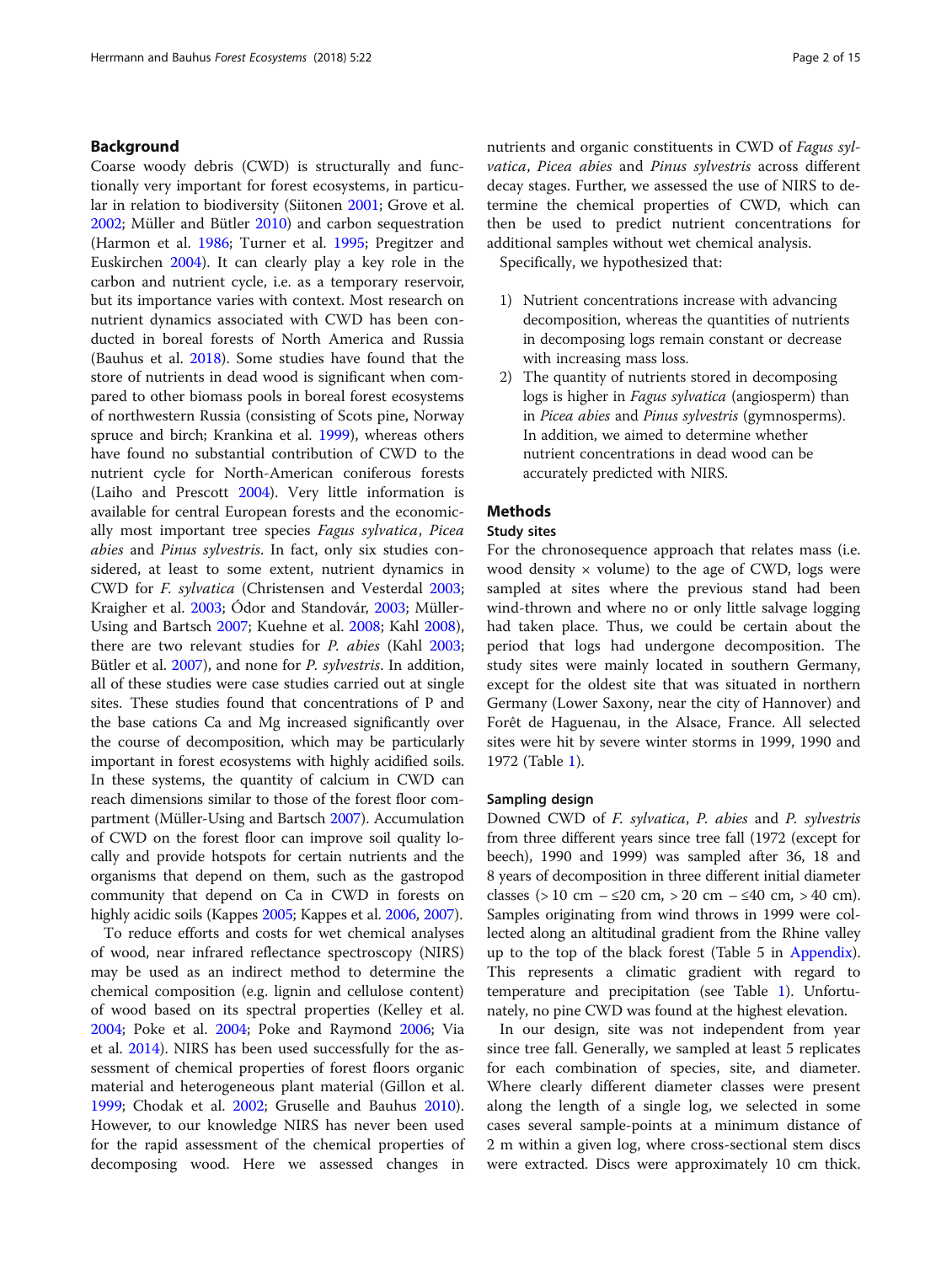| Site                    | Year of tree fall | Location<br>[lat $(°N)$ long $(^{°}E)$ ] | Elevation <sup>a</sup><br>(m a.s.l.) | Soil type <sup>b</sup> | Average temperature<br>per year (°C) | Precipitation <sup>c</sup><br>(mm per year) |
|-------------------------|-------------------|------------------------------------------|--------------------------------------|------------------------|--------------------------------------|---------------------------------------------|
| Forêt de Haguenau (FdH) | 1999              | 48.859436, 7.854333                      | 150-170                              | Glevic Cambisol        | 10.98                                | 645                                         |
| Bienwald (Biw)          | 1999              | 49.039056, 8.187283                      | $100 - 130$                          | Cambisol               | 10.0                                 | 680-700                                     |
| Röttlerwald (Roe)       | 1999              | 47.659397, 7.672778                      | 510-590                              | Luvisol and Cambisol   | $9 - 10$                             | 900-1080                                    |
| Lotharpfad (Lot)        | 1999              | 48.506033, 8.222183                      | 950                                  | Podsolic Cambisol      |                                      | 1700                                        |
| Hofstatt (Hof)          | 1990              | 49.312522, 9.555708                      | 320-340                              | Luvisol                | 8.8                                  | 800                                         |
| Silbersandgrube (Sig)   | 1990              | 48.595608, 9.019817                      | 550                                  | Luvisol                | 7.8                                  | 665                                         |
| Kiekenbruch (Kib)       | 1972              | 52.672028 10.648928                      | 70                                   | Podsolic Cambisol      | 8.5                                  | 657                                         |

<span id="page-2-0"></span>Table 1 Description of the study sites

<sup>a</sup>According to GPS

<sup>b</sup>FAO [2006](#page-13-0) According to forest office information

On average, we extracted 2.5 sample discs per log. These samples were treated as separate samples, because the variations in wood density within one log and within the same decay class were comparable to the variations within the same decay class when collected from a large population of logs in the field (see also Müller-Using and Bartsch [2009\)](#page-14-0). Separate samples from the same log can also differ considerably in composition of the microflora, as has been shown by others (Shigo [1986](#page-14-0); Schwarze et al. [1999\)](#page-14-0). In addition, our preliminary analysis showed that samples of mass remaining from the same log were not auto-correlated according to the Durbin Watson-Test ( $DW = 1.7$ ).

Decay class was assessed for each log and measurement position according to a 4-stage classification system (Albrecht [1991](#page-13-0), for P. abies and P. sylvestris), modified for F. sylvatica by Müller-Using and Bartsch [\(2009](#page-14-0)). Based on the decay class and the associated known wood densities, log volumes assessed in field inventories can be converted into CWD mass and C content (Grove et al. [2009](#page-13-0)). However, because the internal log condition may not be represented by a visual decay classification (Meyer [1999\)](#page-14-0), large errors can result when calculating C pools on this basis. Therefore, we also assessed the internal density of logs with the drill resistance method (Kahl et al. [2009;](#page-14-0) see also Herrmann et al. [2015](#page-14-0)). At each point, where log diameter was measured, two drill resistance measurements were conducted, one horizontally and one vertically. In general, at least one stem disc per tree, representing the dominating decay class, was cut with a chainsaw at a drill resistance measurement position for further calibration of the method and wet chemical analysis. If more than one diameter or decay class was analyzed per log, the number of extracted discs increased accordingly. At one reserved site ('Lot') no discs could be removed for most beech logs, as their position was very close to a hiking trail. In this case, samples were taken with a wood corer (according to the method applied above).

Wood cores were taken from intact wood (1 sample per diameter class per species and site, except for the

sites 'Biw', 'Lot' and 'FdH') to estimate initial nutrient concentrations. Where no wood cores could be extracted, we used initial nutrient concentrations from other sites with similar soil conditions. In the case of 'Biw' (spruce and pine) the average of the initial nutrient concentrations from the sites 'Kib', 'Roe' and 'Sig' was used. The same was done for the site 'Lot' in the case of spruce. In the case of beech, we used the average from 'Roe' and 'Hof' for the site 'Lot', as well as for the site 'FdH' (beech only).

## Density assessment

Density was assessed gravimetrically and via drill resistance measurements using the Resistograph 3450S (RINNTECH, Heidelberg, Germany) with a resolution of 0.01 mm and a maximum drilling depth of 44 cm (for further details see Herrmann et al., [2015](#page-14-0)).

## Chemical analysis

Following density assessment, a subset of all samples with a total of 3 replicates per species, decay stage and diameter class was finely ground and analyzed for concentrations of C, N, P, S, Ca, K, Mg and Mn. The C and N concentrations were determined by combustion at 950 °C with a Leco Truspec™ CN analyser (St. Joseph, MI, USA). Concentrations of P, S, Ca, K, Mg, and Mn were analyzed with Inductively Coupled Plasma-Optical Emission Spectroscopy (ICP-OES) (Spectro, Kleve, Germany), following HNO<sub>3</sub> digestion in pressure chambers. Extractives and lignin concentrations were measured according to the methods proposed by TAPPI [\(1976](#page-14-0)) and Effland [\(1977\)](#page-13-0).

## Near infrared reflectance spectroscopy (NIRS)

NIR-spectra for C, N, P, lignin and extractives were obtained from the finely ground and dry samples for the wave number range from 4000 to 11,000 cm<sup>-1</sup> using a Tensor 37 spectrometer (Bruker Optics GmbH, Ettlingen, Germany).

The detailed method for spectra acquisition as well as development and validation of NIRS prediction models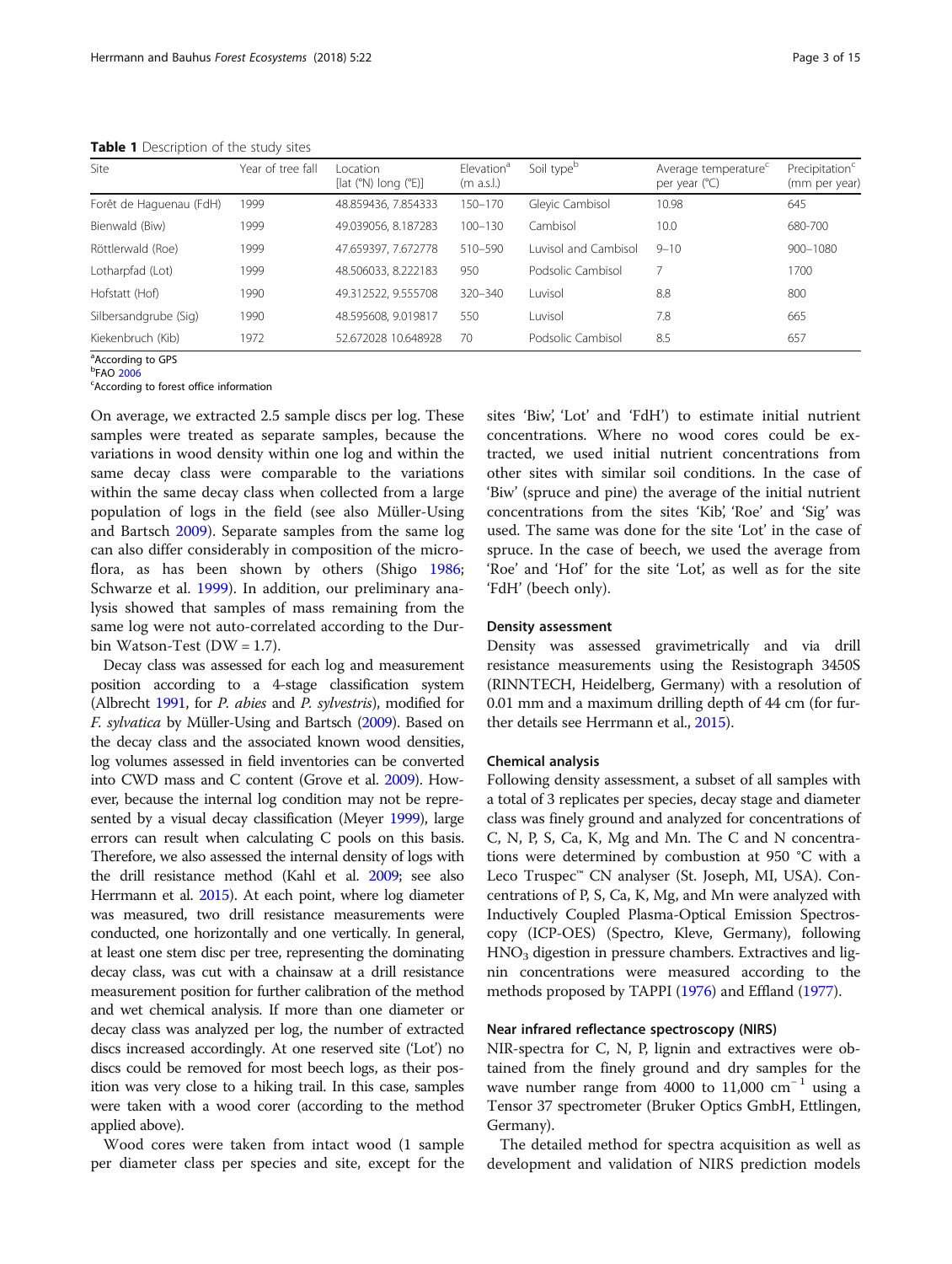<span id="page-3-0"></span>using the OPUS software (version 5.5, Bruker Optics GmbH, Ettlingen, Germany) along with the QUANT option of the OPUS software (Conzen [2001\)](#page-13-0) followed the description in Gruselle and Bauhus [\(2010\)](#page-14-0).

The total number of samples used for model development is displayed in Table 2.

The best NIRS prediction model for each parameter was identified according to the highest coefficient of determination  $(R^2)$  and the lowest root mean square error of prediction (RMSEP; Table 2). To evaluate the prediction quality of NIRS models, the statistical parameters  $R^2$  and the ratio of performance to deviation (RPD = ratio of standard error of prediction to standard deviation) were used. The usefulness of these statistical parameters to characterize the quality of NIRS models has been discussed controversially (Chang et al. [2001](#page-13-0); Williams [2001;](#page-14-0) Malley et al. [2004](#page-14-0); Zornoza et al. [2008](#page-14-0)). Especially for soil analysis, high values for RPD and  $R^2$ are rarely achieved (Malley et al. [2004](#page-14-0)). To judge our RPD and  $R^2$  values, we followed the classification suggested by Malley et al. ([2004\)](#page-14-0), who provided an overview and summary on this topic. We applied the following 4 levels to classify model quality:

- Level A:  $R^2 > 0.95$  and RPD > 4, excellent calibrations, usable for all applications
- Level B:  $R^2$  between 0.90 and 0.95, RPD between 3 and 4, successful calibrations usable for most applications with some caution, e.g. quality assurance
- Level C:  $R^2$  between 0.80 and 0.90, RPD between 2.25 and 3.00, moderately successful calibrations, usable with caution, e.g. research
- Level D:  $R^2$  between 0.70 and 0.80, RPD between 1.75 and 2.25, moderately useful calibrations, usable for screening of samples

# Data analysis

To calculate mass loss, mean dry density from gravimetric density assessment was used if available. Otherwise we used mean dry density based on drill resistance. For each measurement position, the volume of the stem disc

represented by this position was calculated based on formula 1:

$$
V = L \times \pi \times \left(\frac{d}{2}\right)^2 \tag{1}
$$

Original dry mass of undecayed wood of the three tree species was calculated based on the original diameter and dry densities provided in the literature (Trendelenburg and Mayer-Wegelin [1964](#page-14-0)). Reference values for dry density (g·cm<sup>−</sup> <sup>3</sup> ) were a) for F. sylvatica: Lot: 0.65, all other sites: 0.68; b) for P. abies: Lot: 0.4, Kib: 0.46, all other sites: 0.43; c) for *P. sylvestris*: Kib  $> 40$  cm: 0.45, all other sites and diameter classes: 0.49 (see also Herrmann et al. [2015](#page-14-0) for further details).

If the original diameter was different from the current diameter (i.e. bark and/or (sap) wood was already decomposed), it was reconstructed based on the thickness of intact parts on the same log.

# Statistical analysis

Statistical analyses were conducted using SPSS Statistics 17.0 (SPSS Inc., Chicago, IL, USA) and R (R Development Core Team). All significance testing was done with  $p < 0.05$ . The analysis for even distribution of the residuals was conducted graphically via normal qq-plot and scatter plot (residuals vs. predicted values; and vs. fitted values (linear regression model)), as well as via Kolmogorov-Smirnov tests (Dormann and Kühn [2009](#page-13-0)). A transformation (usually ln or log) was conducted, if residuals were not evenly distributed. This was done for all elements, except for amounts of C and lignin. We used log10 for transformation in the case of C/N and N/ P ratios as well as for C concentration. Concentrations of K, Mg and lignin as well as amounts of N (for comparison between species) S, K, Mg, Ca and Mn were ln transformed, while concentrations of P and Ca as well as amounts of N (for comparison at the species level between the different decomposition times) and P were square root transformed.

A one-way ANOVA followed by LSD or Dunnett T3 post-hoc test (if variances were not homogenous) was

Table 2 Validation and independent validation statistics as well as number of samples used for NIRS model development

| Variable    |       | Validation set |       | Independent validation set |            | Number of samples                            |                                                     |
|-------------|-------|----------------|-------|----------------------------|------------|----------------------------------------------|-----------------------------------------------------|
|             | $R^2$ | <b>RMSEP</b>   | $R^2$ | <b>RMSEP</b>               | <b>RPD</b> | Ranking according to<br>Malley et al. (2004) | (calibration/validation/<br>independent validation) |
|             | 0.89  | 0.879          | 0.79  | 0.901                      | 2.17       |                                              | 140/151/576                                         |
| N           | 0.94  | 0.042          | 0.94  | 0.041                      | 4.12       | $A/B^+$                                      | 135/146/585                                         |
| P           | 0.87  | 0.0278         | 0.87  | 0.034                      | 2.93       |                                              | 48/35/20                                            |
| Lignin      | 0.99  | .14            | 0.98  | 1.55                       | 6.79       | A                                            | 48/36/22                                            |
| Extractives | 0.87  | .05            | 0.92  | 0.76                       | 3.72       | B                                            | $84*/22$                                            |

\*Crossvalidation;  $^+$  Models were ranked "A" according to RPD value, but "B" in relation to  $R^2$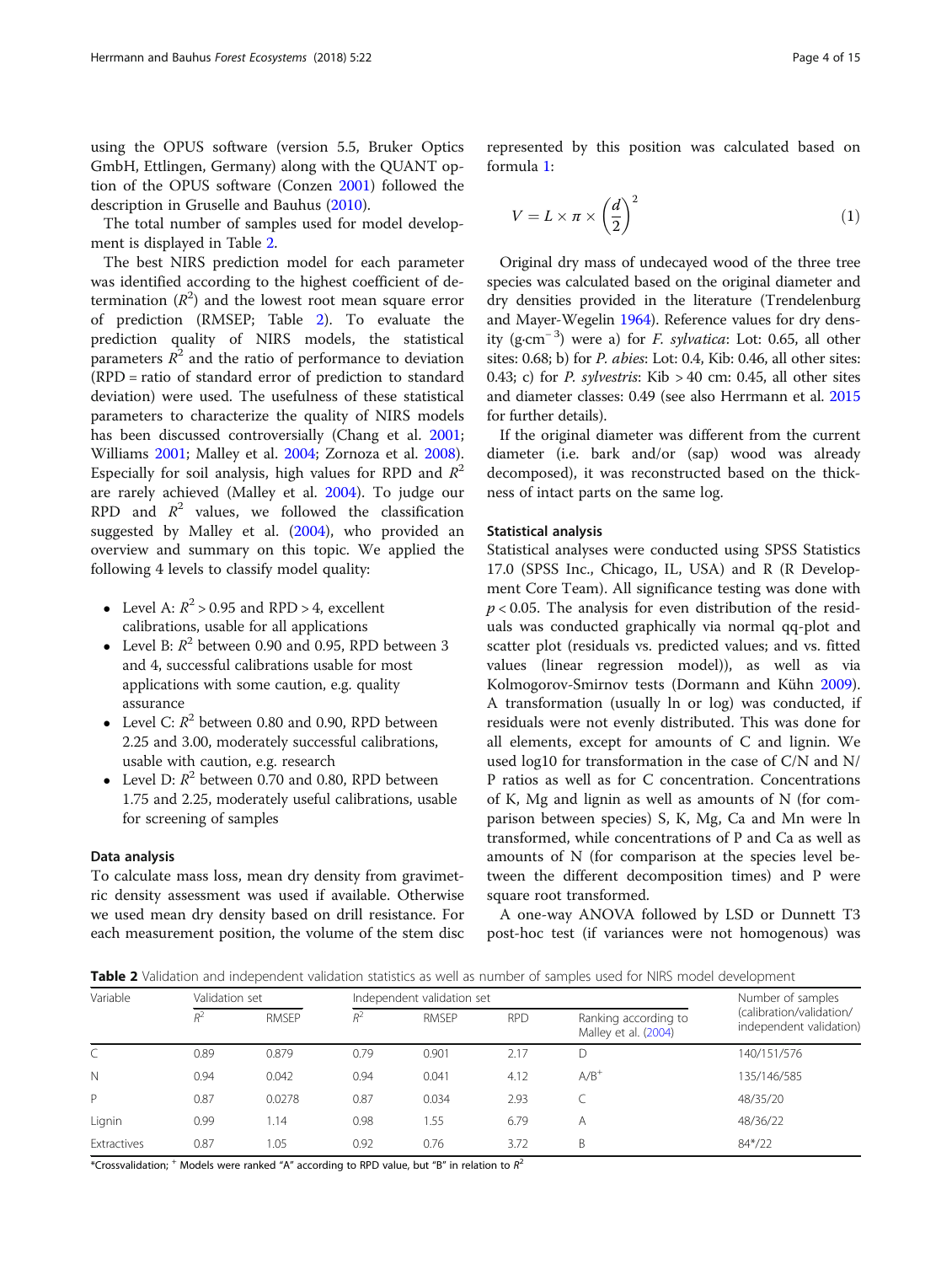<span id="page-4-0"></span>conducted to test for differences in nutrient concentrations and amounts between the three species and (at the species level) between the different periods for which logs had undergone decomposition. The influence of substrate-specific (tree species, diameter class, decay stage) and environmental variables (site) on nutrient concentrations and amounts remaining after different periods of decomposition in the field was analyzed based on a linear mixed-effects model. To decide if a model was better than a previous model, we used the explained variation  $(R^2)$  and the AIC as 1st and 2nd criteria. Eta squared was used as an effect size measure.

# Results

# Prediction of chemical composition of CWD with NIRS

Strong correlations were found between predicted and true values for C, N, P, lignin and extractives (Table [2](#page-3-0)). According to the classification system by Malley et al. [\(2004](#page-14-0)), the model quality varied between level A for lignin and level D for carbon concentration (Table [2](#page-3-0)). Importantly, the models were of sufficient quality for lignin and extractives, which could be determined in the conventional, wet-chemical way only for a small number of samples.

#### Element concentrations and amounts in CWD

Carbon concentrations (%) were significantly higher in CWD of spruce and pine than in beech ( $p < 0.001$ ; Fig. 1, Table [3\)](#page-5-0), whereas no significant difference between spruce

and pine was observed. Carbon concentrations increased significantly with advancing decomposition for all three species ( $p < 0.01$ ; Fig. 1, Table [3](#page-5-0)) and were mainly influenced by tree species (35%), decomposition time (11.8%) and diameter (2.5%), which, together with a random factor (consisting of site and log; 12.9%), explained 62.3% of the total variation (Table 6 in Appendix). If we subtract the random factor, which cannot be predicted, 49.4% of the variation in C concentration may be predicted for the tree species investigated here.

In contrast, the amount of C decreased in all tree species relative to the initial value and parallel to mass loss (Fig. [3\)](#page-7-0) and was mainly influenced by decomposition time (36.4%) and log diameter (21.1%). Together with the interactive effect of decomposition time and tree species (5.9%) and tree species as a single factor (2.4%) about 74.3% of the total variation could be explained (Table 7 in Appendix). Excluding the random factor of 8. 5% (Table 7 in Appendix), 65.8% of the variation in C quantities in CWD logs may be predicted.

While the concentrations of most nutrients increased significantly over the course of decomposition, in particular for spruce between 18 and 36 years (42% and 64% mass loss), concentration of K decreased significantly in pine and beech logs (Figs. 1 and [2,](#page-6-0) Table [3](#page-5-0)). The K concentrations in spruce logs remained more or less constant and tended to increase with high variability from 8 years (25% mass loss) onwards to about 30%

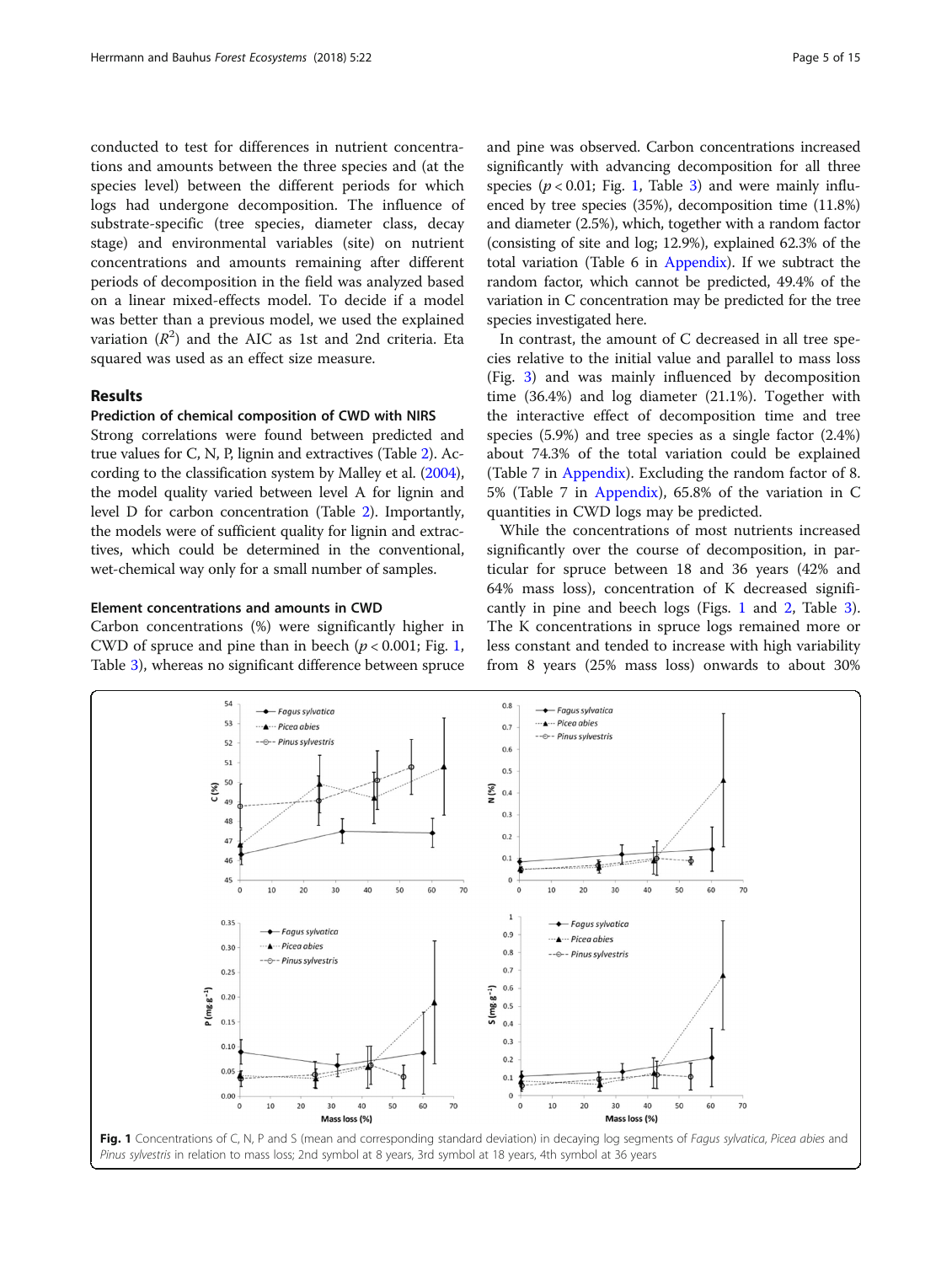| Element                    | Species                  | Decomposition time          |                |                          |            |                           |                 |                            |        | $p$ value (anova) |         |
|----------------------------|--------------------------|-----------------------------|----------------|--------------------------|------------|---------------------------|-----------------|----------------------------|--------|-------------------|---------|
|                            |                          | 0                           |                | 8                        |            | 18                        |                 | 36                         |        |                   |         |
|                            |                          | $Mean \pm SD$               | $\sqrt{n}$     | $Mean \pm SD$            | $\sqrt{n}$ | $Mean \pm SD$             | $\sqrt{n}$      | $Mean \pm SD$              | $\eta$ | time              | species |
| C(% )                      | Beech <sup>a</sup>       | $46.3^a \pm 0.52$           | $\overline{4}$ | $47.5^{\rm b} \pm 0.62$  | 47         | $47.4^b \pm 0.74$         | 16              |                            |        | < 0.01            | < 0.001 |
|                            | Spruceb                  | $46.8^a \pm 0.75$           | 6              | $49.9^{b} \pm 1.48$      | 47         | $49.2^b \pm 1.27$         | 19              | $50.8^b \pm 2.48$          | 16     | < 0.001           |         |
|                            | Pineb                    | $48.8^{ab} \pm 1.13$        | 5              | $49.1^a \pm 1.27$        | 33         | $50.1^{\rm b} \pm 1.5$    | 21              | $50.8^{\circ} \pm 1.39$    | 11     | < 0.01            |         |
| N (%)                      | Beech <sup>a</sup>       | $0.085 \pm 0.015$           | $\overline{4}$ | $0.12 \pm 0.044$         | 50         | $0.14 \pm 0.1$            | 16              |                            |        |                   | < 0.01  |
|                            | Spruceb                  | $0.052^{ab} \pm 0.005$      | 6              | $0.06^{\rm a} \pm 0.026$ | 45         | $0.091^{\rm b} \pm 0.063$ | 18              | $0.46^c \pm 0.31$          | 16     | < 0.001           |         |
|                            | Pineb                    | $0.048^a \pm 0.014$         | 5              | $0.069^{ab} \pm 0.024$   | 31         | $0.1^{bc} \pm 0.079$      | 21              | $0.089^c \pm 0.017$        | 11     | < 0.05            |         |
| $P (mg·g-1)$               | Beech <sup>a</sup>       | $0.089 \pm 0.025$           | $\overline{4}$ | $0.062 \pm 0.023$        | 49         | $0.087 \pm 0.082$         | 16              |                            |        |                   | < 0.05  |
|                            | Spruceab                 | $0.042^a \pm 0.01$          | 6              | $0.035^a \pm 0.02$       | 45         | $0.059^a \pm 0.042$       | 19              | $0.19^b \pm 0.124$         | 16     | < 0.001           |         |
|                            | Pineb                    | $0.035 \pm 0.016$           | $\overline{4}$ | $0.045 \pm 0.025$        | 31         | $0.063 \pm 0.038$         | 21              | $0.039 \pm 0.023$          | 10     |                   |         |
| $S (mg·g-1)$               | Beech                    | $0.11 \pm 0.028$            | $\overline{4}$ | $0.13 \pm 0.047$         | 16         | $0.21 \pm 0.16$           | 10              |                            |        |                   |         |
|                            | Spruce                   | $0.081^a \pm 0.057$         | 6              | $0.063^a \pm 0.039$      | 13         | $0.13^a \pm 0.085$        | $\overline{4}$  | $0.67^b \pm 0.304$         | 10     | < 0.001           |         |
|                            | Pine                     | $0.057 \pm 0.023$           | 5              | $0.09 \pm 0.044$         | 8          | $0.12 \pm 0.076$          | $7^{\circ}$     | $0.11 \pm 0.076$           | 6      |                   |         |
| Ca $(mg·g-1)$              | Beech <sup>a</sup>       | $0.83^a \pm 0.17$           | $\overline{4}$ | $1.06^a \pm 1.39$        | 16         | $1.69^b \pm 0.6$          | 10              |                            |        | < 0.01            | < 0.01  |
|                            | Spruce <sup>a</sup>      | $0.69^a \pm 0.14$           | 6              | $0.9^{\rm a} \pm 0.31$   | 13         | $1.45^{ab} \pm 0.79$      | $\overline{4}$  | $2.44^{\mathrm{b}}\pm0.75$ | 10     | < 0.001           |         |
|                            | Pineb                    | $0.65 \pm 0.18$             | 5              | $0.63 \pm 0.1$           | 8          | $0.81 \pm 0.27$           | $7^{\circ}$     | $1.09 \pm 0.61$            | 6      |                   |         |
| $K (mg·g-1)$               | <b>Beech<sup>a</sup></b> | $1.26^a \pm 0.28$           | $\overline{4}$ | $0.77^{\rm b} \pm 0.41$  | 16         | $0.82^{ab} \pm 0.43$      | 10              |                            |        |                   | < 0.001 |
|                            | Spruceb                  | $0.4 \pm 0.06$              | 6              | $0.31 \pm 0.1$           | 13         | $0.55 \pm 0.52$           | $\overline{4}$  | $0.52 \pm 0.4$             | 10     |                   |         |
|                            | Pinec                    | $0.33^a \pm 0.04$           | 5              | $0.23^{ab} \pm 0.12$     | 8          | $0.14^{bc} \pm 0.06$      | $7^{\circ}$     | $0.11^{\circ} \pm 0.06$    | 6      | < 0.01            |         |
| $Mg$ (mg·g <sup>-1</sup> ) | <b>Beech<sup>a</sup></b> | $0.29^a \pm 0.11$           | $\overline{4}$ | $0.28^a \pm 0.15$        | 16         | $0.57^{\rm b} \pm 0.25$   | 10              |                            |        | < 0.01            | < 0.001 |
|                            | Spruceb                  | $0.1^a \pm 0.03$            | 6              | $0.13^a \pm 0.04$        | 13         | $0.17^{\rm ab} \pm 0.1$   | $\overline{4}$  | $0.23^{\rm b} \pm 0.08$    | 10     | < 0.01            |         |
|                            | Pineb                    | $0.15^{\text{ab}} \pm 0.05$ | 5              | $0.17^a \pm 0.06$        | 8          | $0.09^b \pm 0.02$         | $7\overline{ }$ | $0.1^{\text{ab}} \pm 0.05$ | 6      | < 0.05            |         |
| Mn $(mg·g-1)$              | <b>Beech<sup>a</sup></b> | $0.14 \pm 0.13$             | $\overline{4}$ | $0.32 \pm 0.18$          | 15         | $0.28 \pm 0.08$           | 10              |                            |        |                   | < 0.001 |
|                            | Spruceb                  | $0.16^a \pm 0.14$           | 6              | $0.25^{\rm a} \pm 0.13$  | 13         | $0.47^b \pm 0.26$         | $\overline{4}$  | $0.13^a \pm 0.1$           | 10     | < 0.01            |         |
|                            | Pinec                    | $0.07 \pm 0.03$             | 5              | $0.18 \pm 0.1$           | 8          | $0.11 \pm 0.04$           | $7^{\circ}$     | $0.06 \pm 0.05$            | 6      |                   |         |
| Lignin (%)                 | <b>Beech<sup>a</sup></b> | $21.5^a \pm 0.35$           | $\overline{4}$ | $24.4^a \pm 4.12$        | 49         | $26.5^b \pm 4.88$         | 17              |                            |        | < 0.05            | < 0.001 |
|                            | Spruceb                  | $27.6^a \pm 0.44$           | 6              | $33.5^{\rm b} \pm 5.48$  | 47         | $33.4^b \pm 6.15$         | 19              | $52.8^{\circ} \pm 15.3$    | 16     | < 0.001           |         |
|                            | Pinec                    | $27.2 \pm 0.94$             | 5              | $27.8 \pm 2.88$          | 33         | $28.7 \pm 6.81$           | 21              | $27.6 \pm 2.56$            | 11     |                   |         |
| C/N                        | Beech <sup>a</sup>       | $561 \pm 98.7$              | $\overline{4}$ | $489 \pm 263$            | 47         | $436 \pm 195$             | 16              |                            |        |                   | < 0.001 |
|                            | Spruceb                  | $912^a \pm 97.2$            | 6              | $1088^{\rm a} \pm 705$   | 45         | $813^a \pm 665$           | 18              | $178^b \pm 135$            | 16     | < 0.001           |         |
|                            | Pineb                    | $1057^a \pm 218$            | 5              | $858^{ab} \pm 523$       | 31         | $677^{bc}$ ± 316          | 21              | $586^{\circ} \pm 101$      | 11     | < 0.05            |         |
| N/P                        | Beech                    | $10.3 \pm 4.1$              | $\overline{4}$ | $22.7 \pm 21.2$          | 49         | $30.4 \pm 46.1$           | 16              |                            |        |                   |         |
|                            | Spruce                   | $13.02 \pm 3.26$            | 6              | $23.2 \pm 18.9$          | 43         | $18.2 \pm 12.1$           | 18              | $27.2 \pm 15.4$            | 16     |                   |         |
|                            | Pine                     | $14.4 \pm 7.45$             | $\overline{4}$ | $31 \pm 43.5$            | 30         | $20.9 \pm 19.7$           | 21              | $28.3 \pm 12.2$            | 10     |                   |         |

<span id="page-5-0"></span>Table 3 Concentrations of C, N, P, S, Ca, K, Mg, Mn and Lignin (% and mg⋅g<sup>−1</sup>) as well as C/N and N/P ratio, mean±standard deviation (SD), in log segments of Fagus sylvatica, Picea abies and Pinus sylvestris; mass loss at 8 years: 32%, 24.9% and 24.6%, 18 years: 60.2%, 41.9% and 42.9%, and 36 years: 63.8% and 53.6% for beech, spruce and pine respectively; small values indicate significant difference ( $p < 0.05$ ) between species as well as between periods of decomposition;  $n =$  number of samples

above the initial concentration at 36 years. Nutrient concentrations (N, P, S and Ca) were generally highest in highly decomposed spruce CWD at 36 years corresponding with 64% mass loss (Figs. [1](#page-4-0) and [2](#page-6-0), Table 3), whereas the concentration of Mn was highest in spruce CWD at 18 years and that of Mg in beech CWD at 18 years corresponding with 42% and 60% mass loss,

respectively. Concentrations of Mn were highest at early and intermediate decomposition stages (Fig. [2](#page-6-0), Table 3).

The total explained variation in statistical models for nutrient concentrations varied between 42% (P) and 79% (Mn; Table 7 in Appendix). The most important fixed factors were tree species and decomposition time. Tree species was the most important variable in models for N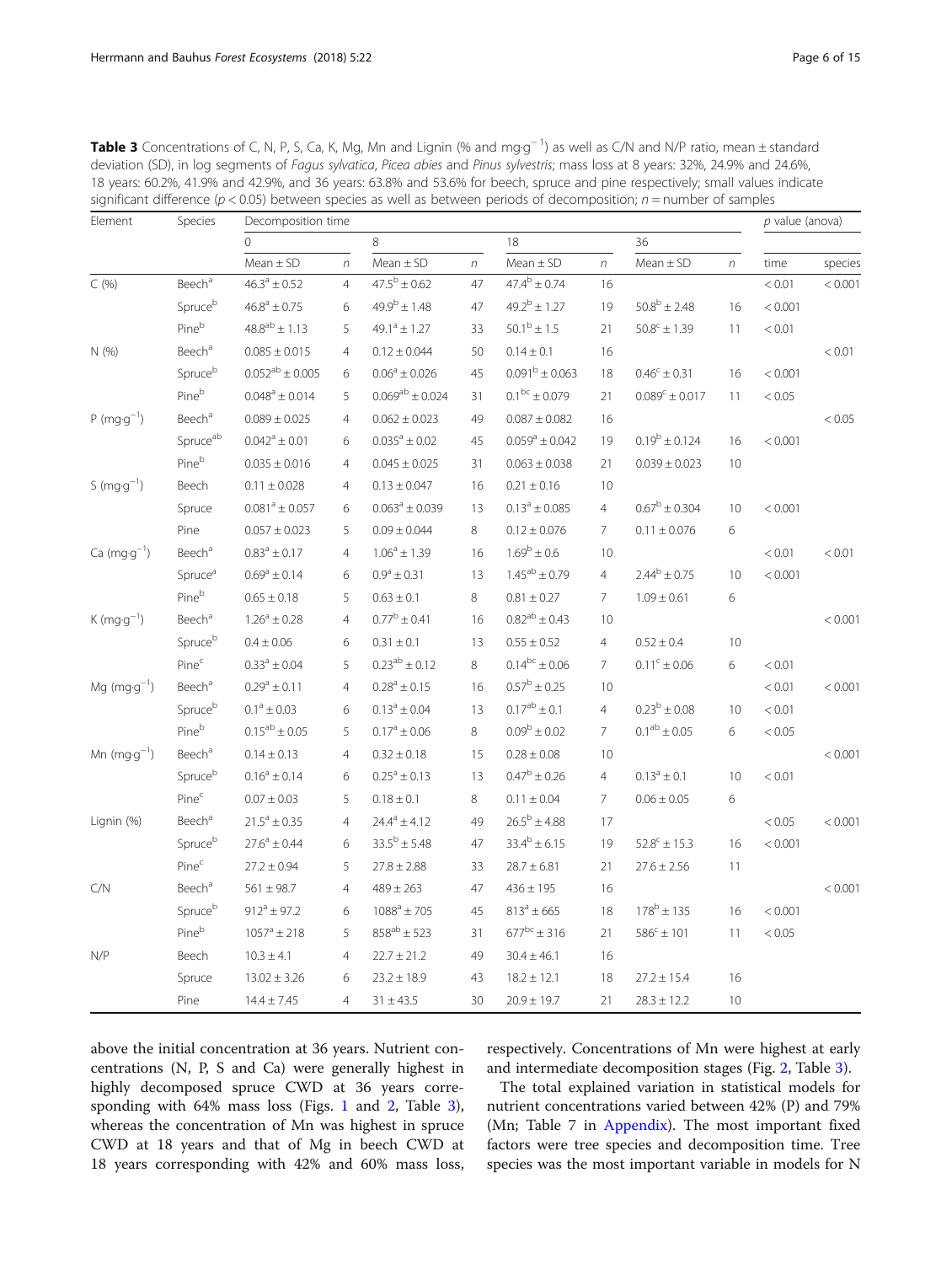<span id="page-6-0"></span>

and K, while decomposition time was most important in models for concentrations of S, Ca and Mn. The interaction between tree species and decomposition time was the most important fixed factor in the case of P and Mg. The random effect of site and log explained between 0 (S) and 46.7% (Mn) of the total variation. If we subtract the random factor, between 32.1% (P) and 66.3% (Ca) of the variation may be predicted (Table 6 in Appendix).

In contrast to nutrient concentrations, the amounts of most nutrients remained constant or decreased over the course of decomposition or, in the case of spruce, increased in the latest decomposition stage (Figs. [3](#page-7-0) and [4](#page-7-0), Table [4](#page-8-0)). This increase was significant only for N, P and S (Table [4](#page-8-0)). In contrast, the quantities of K decreased significantly for beech and pine, whereas an intermittent increase of about 25% relative to initial values was observed between 25% and 42% mass loss in spruce (Fig. [4](#page-7-0), Table [4\)](#page-8-0). Similar to K, amounts of N (although less pronounced) and P decreased significantly in CWD of beech. Until 60% mass loss, 33%, 73% and 79% of the initial amounts of N, P and K in beech CWD were lost. Average nutrient quantities (in % of initial values) were generally highest in spruce CWD, where the highest amounts of N, P, S and Ca were observed at 36 years and the highest amounts of K and Mn at 18 years of decomposition (Figs. [3](#page-7-0) and [4,](#page-7-0) Table [4](#page-8-0)). Nutrient quantities

were mainly influenced by the interaction of decomposition time and tree species, whereas tree species as a single factor was most important in the case of Ca and decomposition time as a single factor was most important in the case of K. However, the interactive effect of diameter and tree species was the most important fixed factor for Mg. Most of the variation in nutrient quantities could be explained for Mg (85.8%) and least for N (28.6%). Between 11.7% (Mg) and 62.8% (S) of the variation could be predicted excluding the random factor in statistical models (Table 7 in Appendix).

The C/N ratio in CWD decreased significantly for spruce and pine and tended to decrease for beech (Fig. [5](#page-9-0), Table [3\)](#page-5-0). The strongest decrease was observed for spruce from C/N ratios between 912 and 1088 at 0 and 8 years to values of 813 and 178 at 18 and 36 years, when 42% and 64% of mass were lost, respectively. In contrast, the N/P ratio was highly variable and tended to increase in all tree species towards a similar level of about 30 (Fig. [5,](#page-9-0) Table [3](#page-5-0)).

Lignin concentrations increased significantly over the course of dead wood decomposition in spruce and beech logs and remained constant in pine (Fig. [6](#page-9-0), Table [3\)](#page-5-0). In contrast, the amount of lignin decreased in all tree species, but remained constant between 18 and 36 years of decomposition for spruce (Fig. [6,](#page-9-0) Table [4\)](#page-8-0). The highest proportion of the variation in lignin concentrations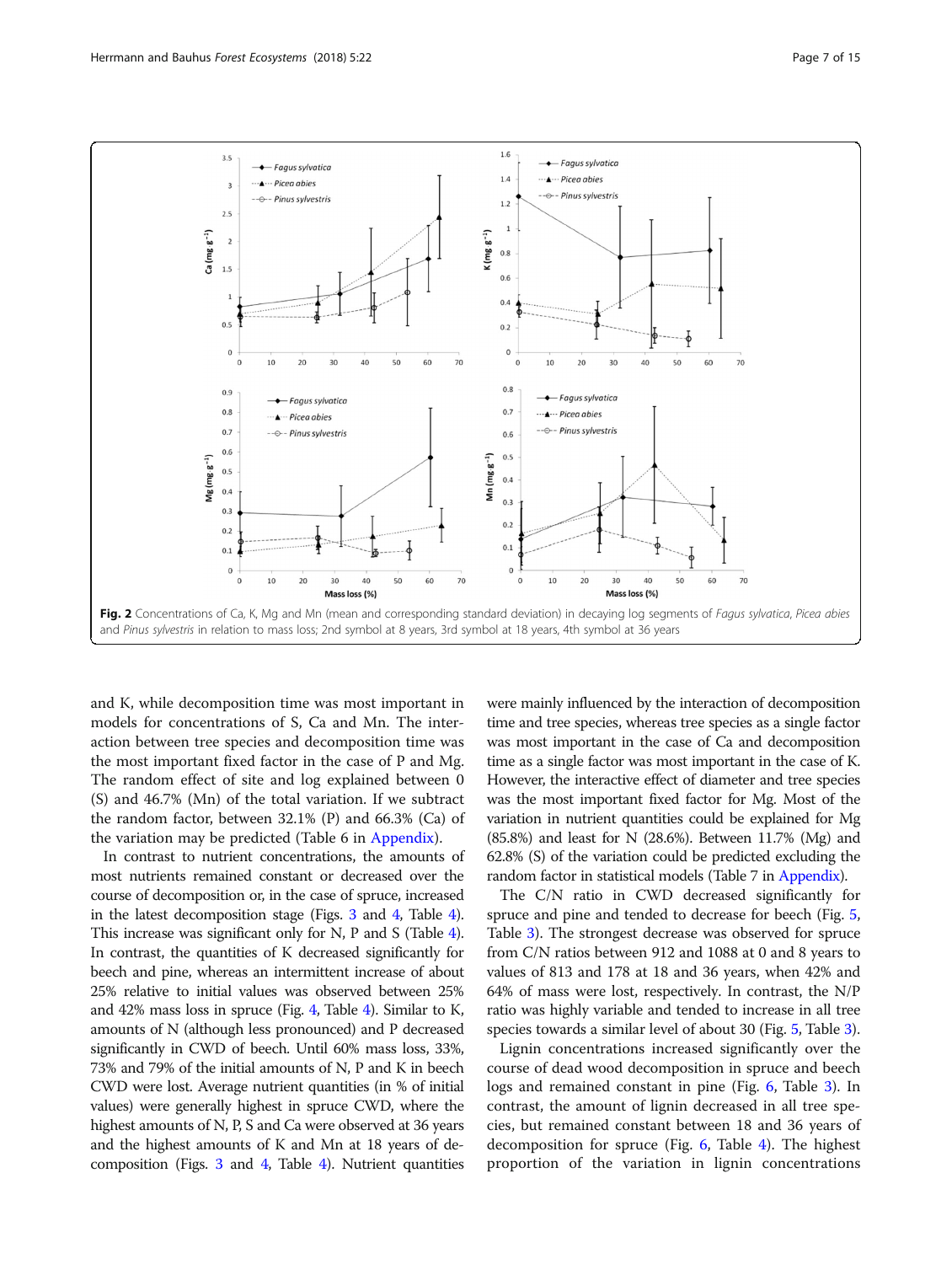<span id="page-7-0"></span>



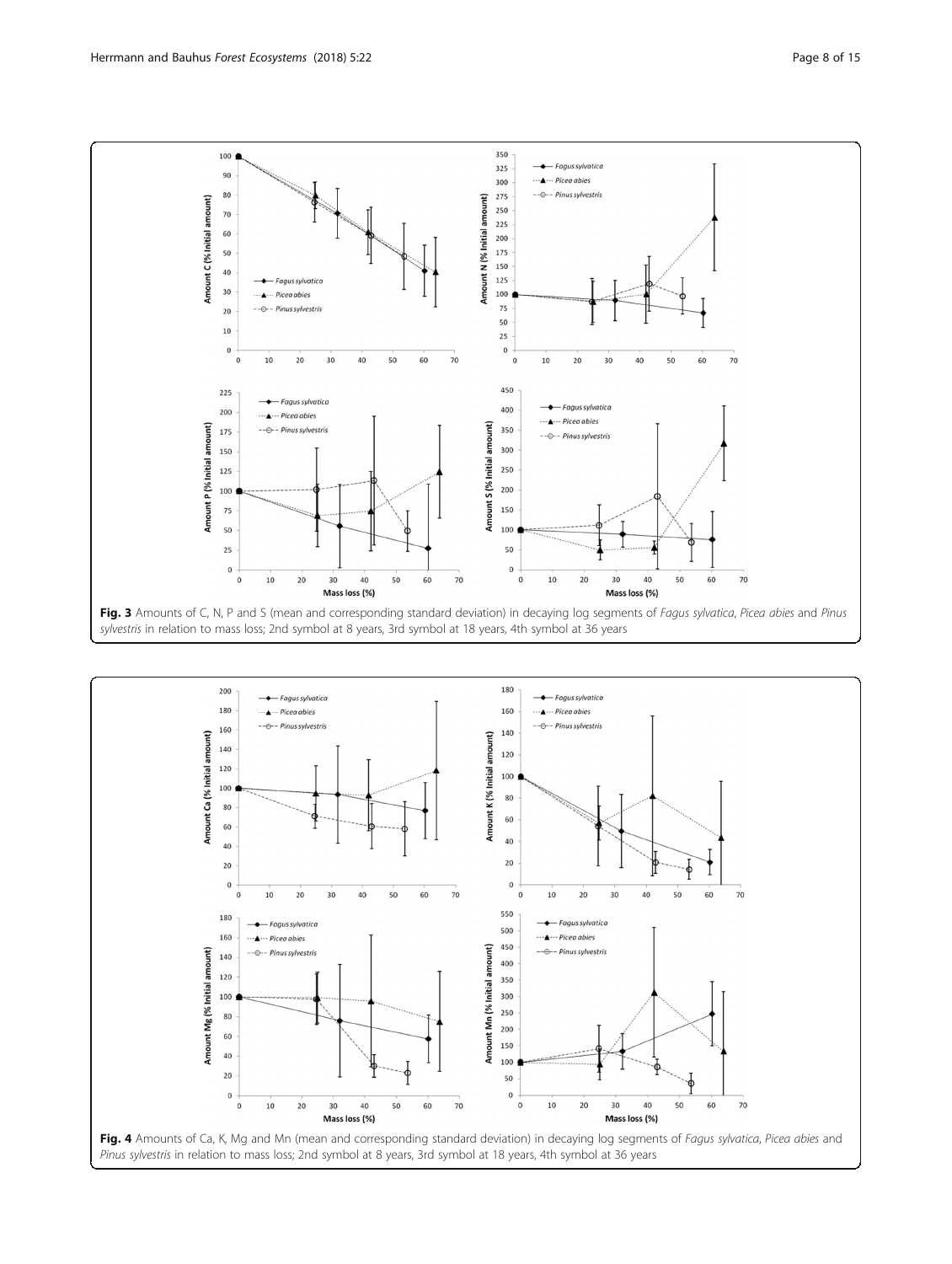| Element     | Species                  |                         | Decomposition time |                            |                |                              |                  |         |         |
|-------------|--------------------------|-------------------------|--------------------|----------------------------|----------------|------------------------------|------------------|---------|---------|
|             |                          | 8                       |                    | 18                         |                | 36                           |                  |         |         |
|             |                          | $Mean \pm SD$           | $\sqrt{n}$         | $Mean \pm SD$              | $\sqrt{n}$     | $Mean \pm SD$                | $\boldsymbol{n}$ | Time    | Species |
| $\subset$   | Beech                    | $70.6^a \pm 12.8$       | 47                 | $40.9^b \pm 13.2$          | 16             |                              |                  | < 0.001 |         |
|             | Spruce                   | $79.9^a \pm 6.86$       | 47                 | $60.9^b \pm 11.4$          | 19             | $40.3^{\circ} \pm 18$        | 16               | < 0.001 |         |
|             | Pine                     | $76.3^a \pm 10.2$       | 33                 | $59.2^b \pm 14.5$          | 21             | $48.4^{\rm b} \pm 17$        | 11               | < 0.001 |         |
| $\mathbb N$ | Beech <sup>a</sup>       | $89.4^{\rm a} \pm 36$   | 50                 | $67^{\rm b}$ ± 25.9        | 16             |                              |                  | < 0.05  | < 0.05  |
|             | Spruceb                  | $86.8^{\rm a} \pm 37.1$ | 45                 | $101^a \pm 52$             | 18             | $238^b \pm 95.7$             | 16               | < 0.001 |         |
|             | Pineab                   | $87.3^{\circ} \pm 40.9$ | 31                 | $119^b \pm 48.8$           | 21             | $97^{ab} \pm 32.7$           | 11               | < 0.05  |         |
| $\mathsf P$ | <b>Beech<sup>a</sup></b> | $55.4^a \pm 22.9$       | 49                 | $27.3^b \pm 18.4$          | 16             |                              |                  | < 0.001 | < 0.001 |
|             | Spruceb                  | $69^a \pm 39.8$         | 45                 | $74.7^a \pm 50.5$          | 19             | $125^b \pm 59$               | 16               | < 0.01  |         |
|             | Pineb                    | $102 \pm 52.9$          | 31                 | $113 \pm 81.8$             | 21             | $49.2 \pm 25.6$              | 10               |         |         |
| S           | Beech                    | $88.7 \pm 31.8$         | 16                 | $75.7 \pm 69.6$            | 10             |                              |                  |         |         |
|             | Spruce                   | $49.8^{\rm a} \pm 25$   | 13                 | $55.7^a \pm 16.5$          | $\overline{4}$ | $317^b \pm 94$               | $10$             | < 0.001 |         |
|             | Pine                     | $112 \pm 50.9$          | 8                  | $184 \pm 182$              | $\overline{7}$ | $68.6 \pm 47.5$              | 6                |         |         |
| Ca          | <b>Beech<sup>a</sup></b> | $93.6 \pm 50.4$         | 16                 | $76.8 \pm 28.8$            | 10             |                              |                  |         | < 0.01  |
|             | Spruce <sup>a</sup>      | $94.6 \pm 28.2$         | 13                 | $92.8 \pm 36.8$            | $\overline{4}$ | $118 \pm 71.4$               | 10               |         |         |
|             | Pineb                    | $71.2 \pm 12.3$         | 8                  | $61 \pm 23.3$              | $7^{\circ}$    | $58.1 \pm 27.9$              | 6                |         |         |
| К           | Beech <sup>ab</sup>      | $49.8^{\circ} \pm 33.8$ | 16                 | $20.9^b \pm 11.6$          | 10             |                              |                  | < 0.05  | < 0.05  |
|             | Spruce <sup>a</sup>      | $56.9 \pm 15.7$         | 13                 | $82.1 \pm 73.9$            | $\overline{4}$ | $43.7 \pm 51.9$              | 10               |         |         |
|             | Pineb                    | $54.4^a \pm 36.9$       | 8                  | $20.9^b \pm 10.1$          | $\overline{7}$ | $11.4^c \pm 5.55$            | 6                | < 0.001 |         |
| Mg          | Beech <sup>ab</sup>      | $76 \pm 56.9$           | 16                 | $57.5 \pm 24$              | 10             |                              |                  |         | < 0.01  |
|             | Spruce <sup>a</sup>      | $99.2 \pm 25.6$         | 13                 | $95.9 \pm 66.9$            | $\overline{4}$ | $75.1 \pm 50.5$              | 10               |         |         |
|             | Pineb                    | $97.7^a \pm 25.8$       | 8                  | $30.2^b \pm 11.5$          | $\overline{7}$ | $23.1^b \pm 11.6$            | 6                | < 0.001 |         |
| Mn          | <b>Beech<sup>a</sup></b> | $133^a \pm 53.6$        | 15                 | $247^b \pm 97.6$           | 10             |                              |                  | < 0.01  | < 0.01  |
|             | Spruceb                  | $93.4 \pm 46.8$         | 13                 | $313 \pm 197$              | $\overline{4}$ | $133 \pm 181$                | 10               |         |         |
|             | Pineb                    | $141^a \pm 70.9$        | 8                  | $85.7^a \pm 23.1$          | 7 <sup>7</sup> | $36.1^{\mathrm{b}} \pm 30.7$ | 6                | < 0.001 |         |
| Lignin      | Beech <sup>a</sup>       | $75.9^a \pm 15.6$       | 49                 | $48.8^{\text{b}} \pm 14.9$ | 17             |                              |                  | < 0.001 | < 0.001 |
|             | Spruceb                  | $90.2^a \pm 13.3$       | 47                 | $69.4^b \pm 14.5$          | 19             | $72.2^{ab} \pm 38.6$         | 16               | < 0.001 |         |
|             | Pine <sup>a</sup>        | $77.4^a \pm 11.3$       | 33                 | $56.1^b \pm 8.6$           | 21             | $47.5^{ab}$ ± 14.8           | 11               | < 0.001 |         |

<span id="page-8-0"></span>Table 4 Amounts of C, N, P, S, Ca, K, Mg, Mn and Lignin (% Initial amount), mean ± standard deviation (SD) in log segments of Fagus sylvatica, Picea abies and Pinus sylvestris; mass loss at 8 years: 32%, 24.9% and 24.6%, 18 years: 60.2%, 41.9% and 42.9%, and 36 years: 63.8% and 53.6% for beech, spruce and pine respectively; small values indicate significant difference (p < 0.05) between species as well as between periods of decomposition.  $n =$  number of samples

and amounts could be explained by the variables decomposition time and tree species as well as the interactive effect between these two factors (Table 8 in Appendix). The model for lignin concentrations was substantially better than that for lignin amount.

# **Discussion**

# NIRS

Our results demonstrate that concentrations of C, the nutrients N and P and the organic constituents lignin and extractives in dead wood can be predicted with NIRS. However, the predictive quality varied according to the specific range of each variable and the amount of

samples available for calibration and validation. High predictive power, i.e. level A-B, was achieved for N, where a high number of samples was available for model development. Whereas the amount of samples was also high for C, the specific value range was very restricted with 95% of the measured C concentrations between 48. 8% and 49.3% and a difference between the minimum and maximum C concentration of only 9%. Owing to this problem, the predictive quality was only level D. Despite a low amount of samples excellent NIRS-models could be developed for lignin (level A).

In other studies,  $R^2$  values of NIRS models for lignin varied between 0.67 (Poke and Raymond [2006](#page-14-0)) and 0.99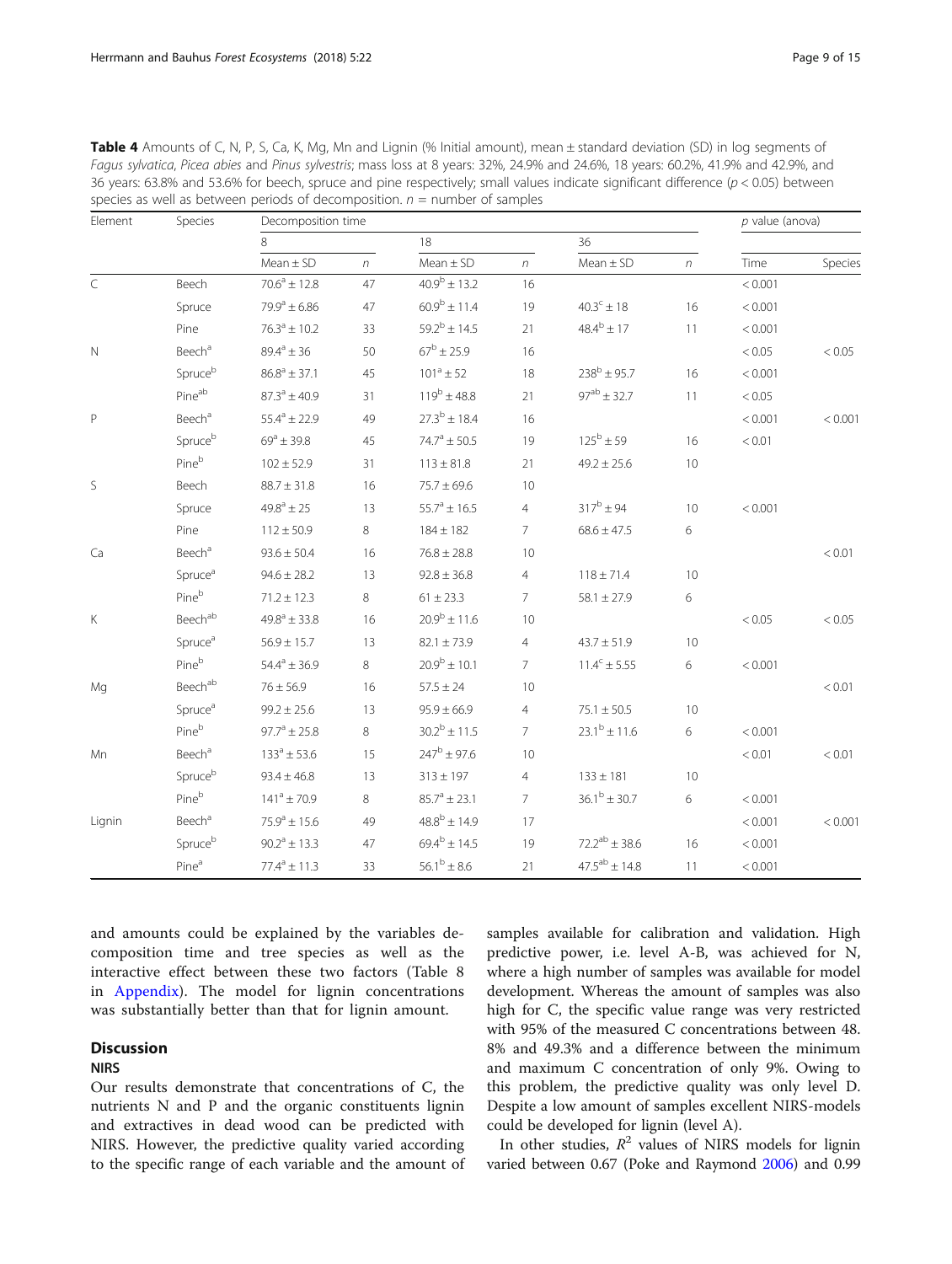<span id="page-9-0"></span>

(Poke et al. [2004](#page-14-0)), while for extractives  $R^2$  values between 0.85 (Kelley et al. [2004;](#page-14-0) Via et al. [2014\)](#page-14-0) and 0.89 (Poke et al. [2004\)](#page-14-0) were found. Differences in results between these studies can be mainly attributed to ground wood vs. sound wood - with generally higher correlation coefficients for ground wood. Further influencing factors were tree species and type of wood (hardwood vs. softwood; Poke and Raymond [2006](#page-14-0)). The lower  $R^2$  values for extractives relative to lignin observed in our study are consistent with findings in the literature. Extractives comprise of a range of non-structural compounds that are soluble in organic solvents and water. Therefore, prediction of extractives from the NIR spectra can be expected to be more difficult (Poke and Raymond [2006\)](#page-14-0). Our results for the prediction of C, N and P concentrations were comparable to those found in other studies (Gillon et al. [1999](#page-13-0); Chodak et al. [2002](#page-13-0); Gruselle [2010](#page-14-0)), except for C concentrations. However, in other studies the difference between minimum and maximum C concentration varied between 25% (Gillon et al. [1999](#page-13-0)) and 32% (Chodak et al. [2002\)](#page-13-0) and high  $R^2$  values between 0.96 (Gruselle [2010\)](#page-14-0) and 0.99 (Gillon et al. [1999\)](#page-13-0) were achieved. In comparison to N, the predictive quality was lower for P also in other studies (Gillon et al. [1999](#page-13-0); Chodak et al. [2002;](#page-13-0) Gruselle [2010](#page-14-0)); probably because P, like other minerals, does not absorb energy in the near-infrared region. Its prediction relies on the secondary correlation with components that can be measured by NIRS (Gillon et al. [1999\)](#page-13-0).

## Element concentrations and amounts in CWD

C concentration in CWD of spruce and pine was significantly higher than in beech, reflecting the higher C concentration in undecomposed wood of gymnosperms when compared to angiosperms (Thomas and Martin [2012](#page-14-0)). With advancing decomposition, a slight increase in C concentration was observed for all three species. This result was also found by Müller-Using and Bartsch [\(2007\)](#page-14-0) for beech. This change is probably driven by an increase of lignin and a decrease in cellulose, as lignin has a higher proportion of C than cellulose (see also Müller-Using [2005](#page-14-0); Herrmann et al. [2015\)](#page-14-0). Other studies that followed C concentrations in beech CWD across different

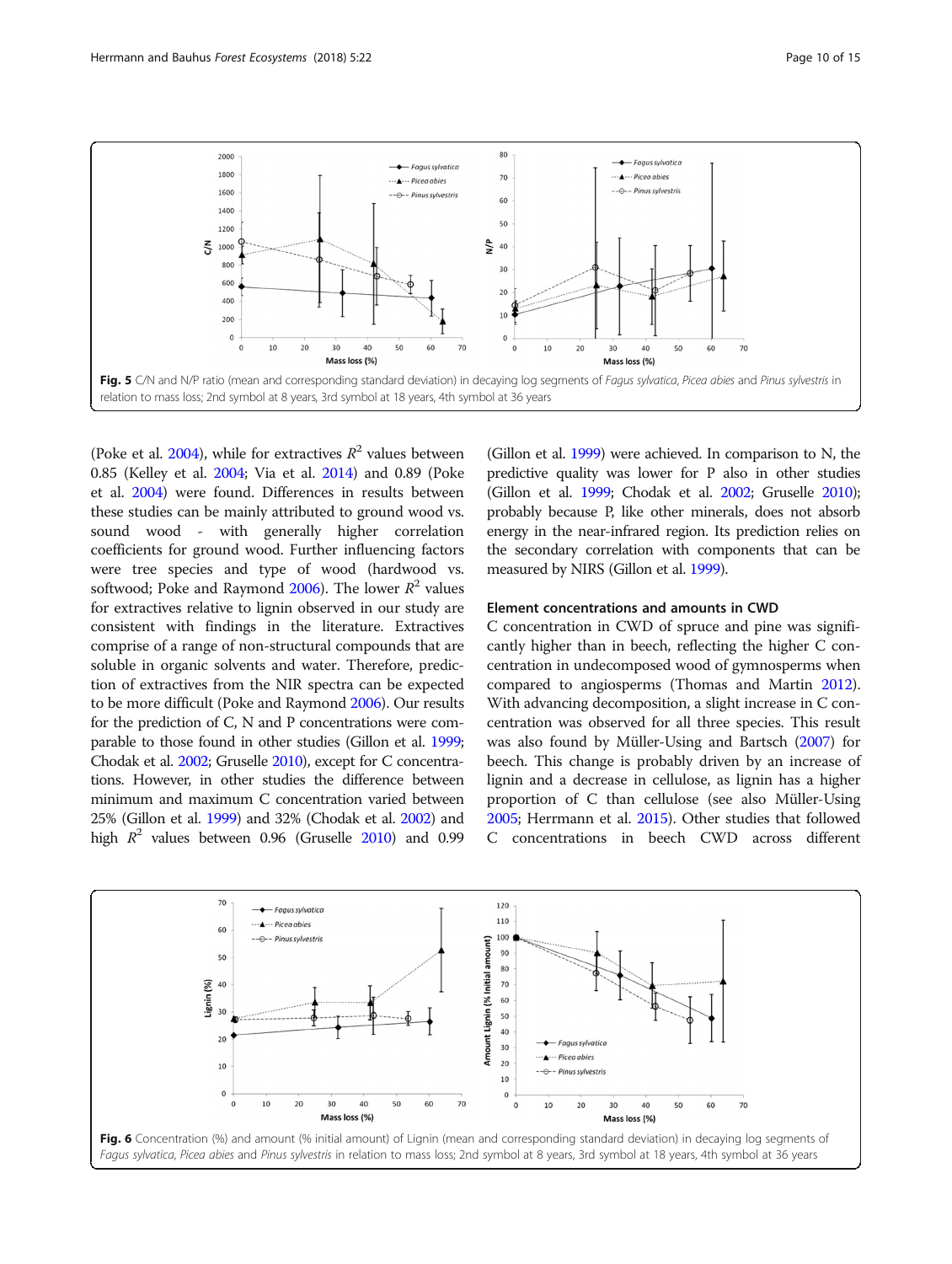decomposition stages observed no changes (Christensen and Vesterdal [2003](#page-13-0)) or a decrease for the latest decomposition stage (Kraigher et al. [2003](#page-14-0); Ódor and Standovár, [2003\)](#page-14-0). For spruce, increasing C concentrations with ongoing decomposition were also observed in other studies (Kahl [2003](#page-14-0); Bütler et al. [2007](#page-13-0)). As a consequence of the differences in density of sound wood among these species, more C is stored per unit of CWD in beech than in spruce and pine. For example, according to our study, 3.4 m<sup>3</sup>·ha<sup>-</sup>  $1$  beech CWD – the average volume of downed deciduous CWD in Germany (BMEL [2014](#page-13-0)) – would be equivalent to 739 kg C⋅ha<sup>- 1</sup> (217 kg C⋅m<sup>- 3</sup>). In contrast, in 5.9 m<sup>3</sup>⋅ha<sup>- 1</sup> spruce CWD – the average volume of downed coniferous CWD – 958 kg C⋅ha<sup>-1</sup> (162 kg C⋅m<sup>-3</sup>) would be stored.

We observed an increase in nutrient concentrations with ongoing decomposition for most elements, except for K which decreased in beech and pine and remained more or less constant in spruce. K concentrations of all three species seem to stabilise at different levels from about 40% mass loss onwards. K has been found to be a very mobile cation, which decreases (due to leaching) already early in the decomposition process of dead wood (Lambert et al. [1980;](#page-14-0) Means et al. [1992](#page-14-0); Holub et al. [2001\)](#page-14-0) and leaf litter (Gruselle [2010](#page-14-0)). In contrast, a significant increase in K concentration of spruce CWD was observed in a study that investigated nutrient dynamics in CWD in the boreal forests of Russia (Krankina et al. [1999\)](#page-14-0). The observed stabilisation and increase in K concentration during later stages of decomposition was also found in a meta-analysis of different North-American studies (Laiho and Prescott [2004\)](#page-14-0) and might be explained by the fact that K (like Mg) is an important macronutrient for fungal growth, primarily needed as an enzyme cofactor (Kavanagh [2011](#page-14-0)).

Generally, we observed the largest increase in nutrient concentrations in CWD of spruce between 42% and 64% mass loss, which might also be related to the more advanced decomposition in CWD of spruce, in particular when compared to pine. In other studies, similar concentration increases have been found also for highly decomposed pine (Krankina et al. [1999\)](#page-14-0) and beech CWD (Christensen and Vesterdal [2003](#page-13-0); Kraigher et al. [2003](#page-14-0); Ódor and Standovár, [2003;](#page-14-0) Müller-Using and Bartsch [2007\)](#page-14-0). In the study by Müller-Using and Bartsch [\(2007](#page-14-0)), an increase in nutrient concentrations, i.e. N and P occurred between 61% and 80% mass loss (corresponding to 12 and 28 years of decomposition time; Müller-Using and Bartsch [2009\)](#page-14-0). For comparison, the maximum mass loss of beech CWD in our study was 60% at 18 years of decomposition. In contrast to our study and the one by Müller-Using and Bartsch [\(2007\)](#page-14-0), nutrient concentrations (N, P, S and K) in beech logs were at least twice as high at the study-sites of the 'Nat-Man-project' (Christensen and Vesterdal [2003](#page-13-0); Ódor and Standovár, [2003](#page-14-0); Kraigher et al. [2003\)](#page-14-0), pointing to differences in site conditions. In contrast to our studysites and the one by Müller-Using and Bartsch [\(2007](#page-14-0)), which were mainly on acidic soils, the study-sites of the 'Nat-Man-project' were on calcareous soils. According to Laiho and Prescott [\(2004](#page-14-0)), the N and P storage in CWD depends largely on the initial N and P concentrations in the wood, which again depend on the tree species and the nutrient status of the site. This is also reflected by our linear mixed-effects model analysis, where most of the variation in nutrient concentrations was explained by tree species. The influence of site and log (i.e. intraspecific variation) was most important only for Mn and P.

The remarkable increase in the concentration of lignin in the case of spruce and the stabilization in the amount of lignin in CWD of spruce after 40% mass loss (18 years of decomposition time), as well as the continuously decrease in the case of beech are most likely the result of the different wood decay types; i.e. brown rot in the case of spruce/ pine and white rot in the case of beech (Rayner and Boddy [1988\)](#page-14-0). In the case of brown rot, cellulose and hemicellulose are decomposed completely, while lignin is only partially decomposed; whereas in the case of white rot, cellulose, hemicellulose and lignin are decomposed completely (Rayner and Boddy [1988\)](#page-14-0). Corresponding to the largest increase in the concentrations of C and lignin as well as the most advanced decomposition (i.e. highest mass loss) in spruce, the amounts of N, P, S and Ca increased markedly after 40% respectively 25% (Ca) mass loss in CWD of spruce, and the C to nutrient ratios (i.e. C:N) decreased as has been found by others (e.g. Boddy and Watkinson [1995](#page-13-0); Prescott et al. [2017\)](#page-14-0). Thus, in our study, CWD of spruce clearly became a net sink for N, P, S and Ca in late decomposition stages, whereas the amounts of N, P and K decreased in beech CWD until 60% mass loss and those of Mg and K in pine CWD until 53% mass loss. Similar increases in the amounts of N, P and S, as observed for spruce in our study, were also found for highly decomposed beech CWD in other studies (Christensen and Vesterdal [2003;](#page-13-0) Kraigher et al. [2003\)](#page-14-0). An accumulation of N and P was observed in a study that investigated decomposition and nutrient dynamics over 40 years in stumps of Pinus sylvestris and Picea abies in southern Finland (Palviainen et al. [2010a](#page-14-0) and [b\)](#page-14-0). However, those increases were 23% to 58% lower than in our study. The large variation in nutrient concentrations and remaining amounts observed in our study may be attributable to the low sample size, the different soil types of the study sites, and the occurrence of different fungal species that may have different capacities to translocate nutrients from the soil to the decomposing wood (e.g. Wells et al. [1998\)](#page-14-0). Nutrient accumulation and fixation in microbial biomass occurs most likely through nutrient import by fungi, which may occur through 1) contact with soil, 2) mobilization through interstitial mycelium, the translocation through mycelium growing from wood through soil, and 3) N fixation by bacteria associated with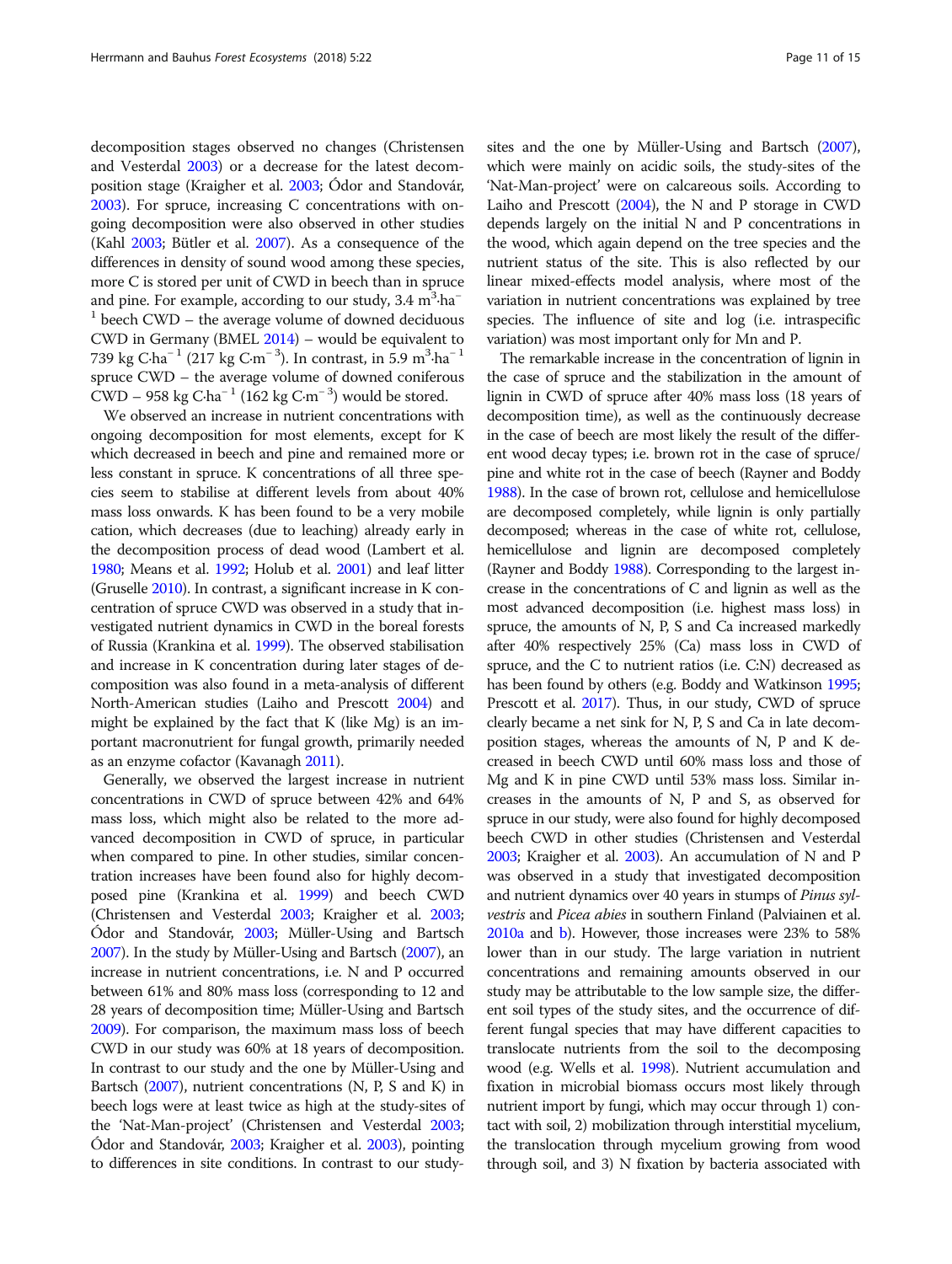wood-decaying fungi (Rayner and Boddy [1988;](#page-14-0) Hoppe et al. [2014\)](#page-14-0). Nutrients are released when animals invade, when mycelia interact with other fungi and bacteria, or die (Boddy and Watkinson [1995\)](#page-13-0). Generally, the pattern of nutrient dynamics seems to be similar in CWD of pine and spruce, while reflecting the slower decomposition of pine.

We are aware that decomposition time and site were not independent in our study and that for each category, in particular at 18 and 36 years of decomposition time, site is represented by one single location only. However, as the focus of this study was to assess nutrient dynamics in CWD across different sites, we avoided any site specific interpretation. In addition, climatic parameters such as different temperatures and precipitation at individual sites were found to have only a minor effect on the decomposition process in this temperature and precipitation range (Herrmann et al. [2015\)](#page-14-0).

#### CWD as a net sink or source of nutrients

The role of CWD as a possible nutrient reservoir depends on the amount of CWD  $(m^3 \cdot ha^{-1})$  and on tree species. Based on a comprehensive study that quantified the nutrient balance of forest ecosystems of the German federal state Rhineland Palatinate (Wellbrock et al. [2014](#page-14-0)), the amount of nutrients stored in CWD of our study was evaluated. In relation to other ecosystem pools the highest relevance was found for K in beech CWD. Assuming an amount of 20 m<sup>3</sup> CWD⋅ha<sup>-1</sup> (the German and Rhineland Palatinate average; BMEL [2014](#page-13-0); Wellbrock et al. [2014\)](#page-14-0) and an average mass loss over 18 years of 37%, the proportion of total forest floor K contained in beech CWD would be 9%. For Ca and Mg this proportion would be 4.9% and 3. 8%, respectively (median values; Table 9 in Appendix). In contrast, the proportion of total ecosystem K, Ca and Mg contained in dead wood of beech would be only about 0.9% for K and Mg and 0.8% for Ca (Table 9 in Appendix). Unfortunately, this comparison could not be conducted for spruce and pine forests, because of the extensive liming at such sites in Rhineland Palatinate. In contrast to base cations, the amounts of N and P in CWD of beech are only of minor importance in relation to other ecosystem pools. The same applies to CWD of spruce and pine except for N in CWD of spruce in advanced stages of decomposition (Table 9 in Appendix). The low relevance of the amounts of N and P in CWD of beech calculated in our study becomes also apparent, when comparing these with reported throughfall deposition rates in German (beech) forests. For example, average throughfall deposition rates for N and S of 17 and 8 kg⋅ha<sup>-1</sup>⋅a<sup>-1</sup> respectively, have been measured between 2004 and 2006 at 75 nationwide distributed monitoring sites (MLUR [2009](#page-14-0)). However, in relation to the total deposition in forests, which can amount to more than 32 kg N⋅ha<sup>-1</sup>⋅a<sup>-1</sup> and more than 11 kg S⋅ha<sup>-1</sup>⋅a<sup>-1</sup> (MLUR [2009\)](#page-14-0), the throughfall deposition

rates can be regarded as conservative. If we assume an amount of 20  $m^3$ ·ha<sup>-1</sup> of beech CWD (the German average; BMEL [2014\)](#page-13-0) and, according to our study, an average content of 0.53 mg⋅cm<sup>-3</sup> N and 0.067 mg⋅cm<sup>-3</sup> S in dead wood, then the average CWD volume would store an amount of 10.6 kg N and 1.34 kg S, which is less than the quantity received in one year through deposition.

Higher N stores in coniferous CWD were measured in a study in the boreal region of Russia (Krankina et al. [1999\)](#page-14-0), where dead wood comprised 9.6% of the total aboveground N store in an old-growth spruce forest and 4.1% in a mature pine forest. The amounts of N and P stored in CWD of beech in our study were similar to those found at nutrientrich sites in Denmark (Christensen and Vesterdal [2003\)](#page-13-0), whereas the amount of K was about 50% higher in our study.

Similar to our results, the N/P ratio converged towards a similar value across tree species also in the study by Herrmann and Prescott ([2008](#page-14-0)). In contrast to our study, the N/P ratio tended to stabilize at about 19, instead of 30. According to Boddy and Watkinson ([1995](#page-13-0)) the N/P ratio of fungal mycelium is about 14. According to Güsewell and Gessner ([2009\)](#page-14-0), the shift from N-limited to P-limited decomposition occurs at litter N/P ratios of 30–50. If this applies also to CWD, the decomposition process in our study would be mostly N limited and approach P limitation, while the one in the study by Herrmann and Prescott ([2008](#page-14-0)) would have been N limited. The increase in N/P ratios with ongoing decomposition might indicate that either more N than P is imported into logs, either through N in the canopy through fall, through N fixation (e.g. Hoppe et al. [2014](#page-14-0)), or through fungal mycelia, or that more P than N is exported from logs.

The higher C/N ratio of coniferous CWD (spruce, pine) relative to deciduous CWD (beech) observed in our study is a result of the generally higher nutrient concentrations in beech CWD. This observation is consistent with findings in other studies and might be explained by the generally higher nutrient concentration in decomposing deciduous wood relative to coniferous wood (Cornwell et al. [2009](#page-13-0)) as well as by a higher fungal biomass in decomposed deciduous wood (Noll et al. [2016\)](#page-14-0).

Except for K (in the case of beech and pine), P (in the case of beech) and Mg (in the case of pine) there is no clear indication that CWD of the three tree species investigated here has yet become a net source of nutrients. Thus, in the initial and intermediate phases of CWD decomposition, there has of yet been no significant net release for most macro-nutrients. Instead, nutrients (N, P, S and Ca) are still accumulating in spruce CWD after 36 years of decomposition, resp. 64% mass loss. Similarly, log segments of lodgepole pine, white spruce, and subalpine fir continued to gain N and P even after 90% mass loss in three Rocky Mountain coniferous forests (Prescott et al. [2017](#page-14-0)). Based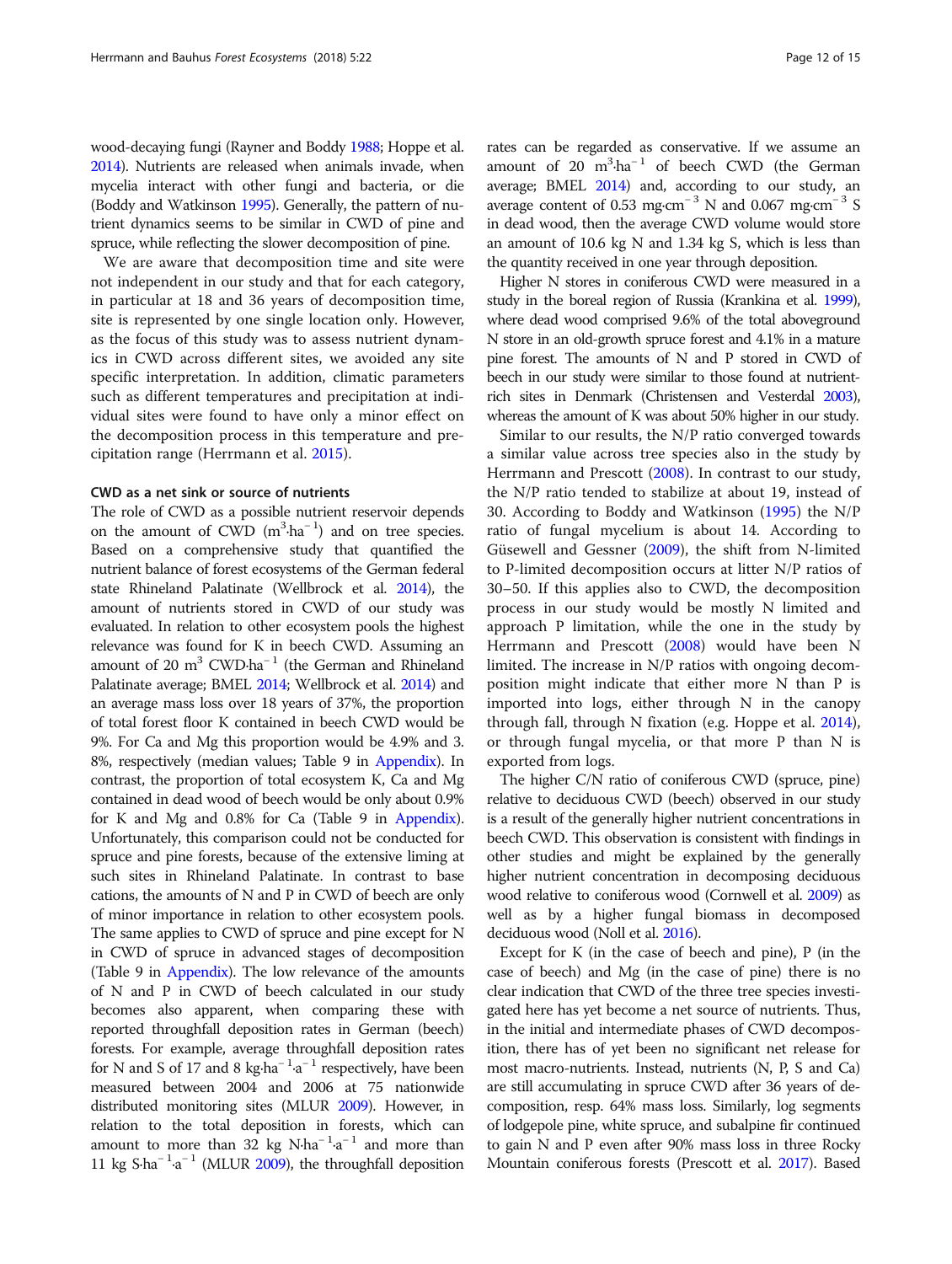on our analysis, CWD of the three studied tree species may become a significant net source of nutrients only in late stages of decomposition after two thirds of its mass are lost.

# Conclusions

Our results demonstrated that NIRS can be used successfully also for the rapid assessment of some chemical properties of decomposing wood of beech, spruce and pine in different stages of decomposition. Therefore, NIRS may be useful in the assessment of large sample sets also in the field of CWD research.

We found that more C is stored in CWD of beech than in spruce and pine. The consideration of C contents in different decay stages would improve the accurate assessment of C stocks in dead wood, for example for National Greenhouse Gas inventories.

The question, if deadwood is a net source or sink of nutrients clearly depends on tree species and decomposition stage. Whereas CWD of spruce was a net sink for nutrients such as N, P, S and Ca even until two thirds of the original mass were lost, nutrient amounts in CWD of beech and pine remained constant (N (in pine), Mg (in beech), S and Ca (in beech and pine)) or decreased (N (in beech), Mg and Mn (in pine), P and K (in beech and pine); net source). CWD of beech became a net sink of nutrients only in the case of Mn. While the role of CWD as a net source or sink of nutrients and its relevance in the ecosystem is thus highly context dependent, it is clear that the widely held assumption that CWD serves as a net source of nutrients applies in its generality only in the long-term. In the short to medium term, CWD can also act as rather constant store or even a net sink of nutrients.

# Appendix

Table 5 Year of storm event (i.e. decomposition time) and elevation for the 7 study sites

| Year of     |                                 | Elevation (m a.s.l.)            |                     |
|-------------|---------------------------------|---------------------------------|---------------------|
| storm event | 100                             | 600                             | 900                 |
| 1999        | Biw (spruce, pine), FdH (beech) | Roe (beech, spruce, pine)       | Lot (beech, spruce) |
| 1990        |                                 | Hof (beech), Sig (spruce, pine) |                     |
| 1972        | Kib (spruce, pine)              |                                 |                     |

Biw Bienwald, FdH Forêt de Haguenau, Roe Röttlerwald, Lot Lotharpfad, Hof Hofstatt, Sig Silbersandgrube, Kib Kiekenbruch

**Table 6** Linear mixed-effect models to predict the nutrient concentrations (% (C) and mg∙g<sup>−1</sup>) of *Fagus sylvatica, Picea abies* and<br>Pinus sylvestris

| $\sim$ $\sim$ $\sim$ $\sim$ $\sim$ $\sim$<br>. |           |               |           |              |             |             |             |           |
|------------------------------------------------|-----------|---------------|-----------|--------------|-------------|-------------|-------------|-----------|
|                                                | $\sim$ -2 | lnN           | sartP     | logS         | sqrtCa      | lnK         | <b>InMg</b> | lnMn      |
| Conditional $R^2$                              | 62.3      | 58            | 42        | 65.3         | 66.4        | 72          | 67.9        | 79.1      |
| Marginal $R^2$                                 | 49.4      | 52            | 32.1      | 65.3         | 66.3        | 61.8        | 57.6        | 32.4      |
| Random factor                                  | 12.9      | 5.99          | 10        | $\mathbf{0}$ | 0.11        | 10.2        | 10.3        | 46.7      |
| Decomptime                                     | $-11.8$   | $***14.7$     | $-74.24$  | $*** 22.6$   | $***37.1$   | $-8.03$     | $+3.58$     | $***14.9$ |
| Spec                                           | $--35$    | $--16.2$      | $---12.6$ | $- -8.03$    |             | $- - -32.4$ | $- - -19.4$ | $+4.81$   |
| Diam                                           | $-2.54$   | $- -7.02$     |           | $- - -14.9$  | $-2.73$     |             | $-8.04$     | $-2.57$   |
| Decomptime:Spec                                |           | $^{+++}$ 14.1 | $***15.2$ | $***19.8$    | $- - -26.4$ | $*** 21.4$  | $- -26.6$   | $---10.2$ |

Values are Eta squared with direction of effect (increase (+) or decrease (-)) according to significance level (0: '\*\*\*', 0.001: '\*\*', 0.01: '\*' and 0.05: '.')

| Table 7 Linear mixed-effect models to predict the nutrient amounts (% initial amount) of Fagus sylvatica, Picea abies and Pinus sylvestris |  |  |  |  |
|--------------------------------------------------------------------------------------------------------------------------------------------|--|--|--|--|
|                                                                                                                                            |  |  |  |  |

|                   |            | lnN       | sartP     | InS         | InCa    | lnK         | <b>InMq</b> | lnMn      |
|-------------------|------------|-----------|-----------|-------------|---------|-------------|-------------|-----------|
| Conditional $R^2$ | 74.3       | 28.6      | 30.1      | 65.3        | 44.3    | 63          | 85.8        | 60.6      |
| Marginal $R^2$    | 65.8       | 23.7      | 26.7      | 62.8        | 22.8    | 47.1        | 11.7        | 37.4      |
| Random factor     | 8.46       | 4.94      | 3.43      | 2.5         | 21.4    | 16          | 74.1        | 23.2      |
| Decomptime        | $-36.4$    |           | $-2.55$   | 2.57        |         | $- - -21.6$ |             |           |
| Spec              | $-2.38$    | $-74.97$  | $--6.47$  | $- - -21.5$ | $-15.8$ |             |             |           |
| <b>Diam</b>       | $*** 21.1$ |           |           | $-3.08$     | $+7.08$ | $+$ 5.43    | $+1.8$      | $***15.9$ |
| Decomptime:Spec   | $*** 5.91$ | $***18.7$ | $***13.2$ | $^{+++}$ 27 |         | $*** 20$    |             | $--21.4$  |
| Spec:Diam         |            |           | $-74.42$  | $- - -11.2$ |         |             | $***9.86$   |           |

Values are Eta squared with direction of effect (increase (+) or decrease (-)) according to significance level (0: '\*\*\*,' 0.001: '\*\*', 0.01: '\*\*' and 0.05: '.')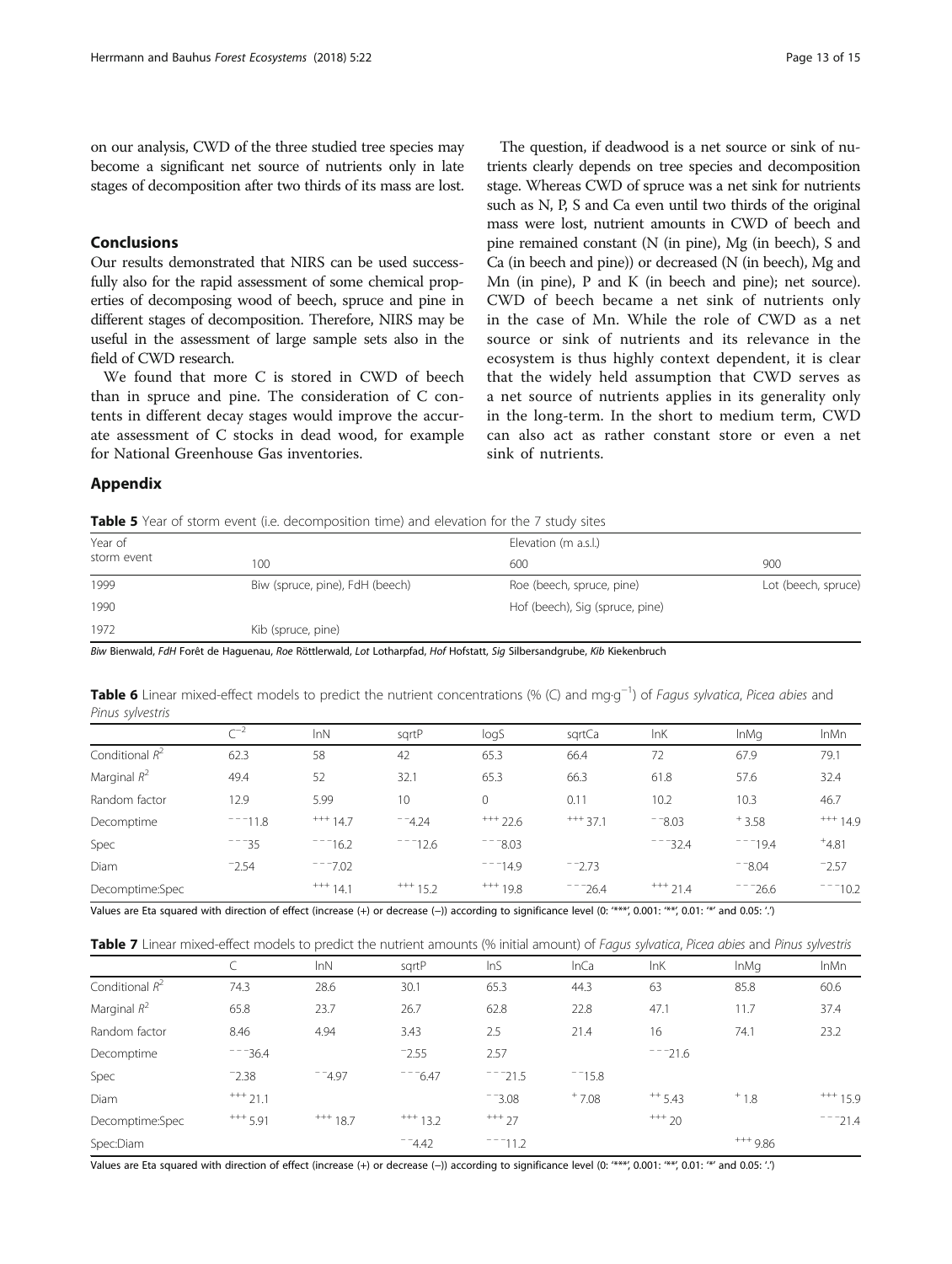<span id="page-13-0"></span>Table 8 Linear mixed-effect models (according to ANOVA table) to explain lignin concentrations (%) and amounts (% Initial amount) in logs of Fagus sylvatica, Picea abies and Pinus sylvestris

|                   | Lignin (%)    | Lignin (% Initial amount) |
|-------------------|---------------|---------------------------|
| Conditional $R^2$ | 64.6          | 59.3                      |
| Marginal $R^2$    | 58.6          | 39.9                      |
| Random factor     | 6             | 19.4                      |
| Decomptime        | $^{+++}$ 14.2 | $- - -11.9$               |
| Spec              | $***135$      |                           |
| Diam              | --4.05        | $*** 5.27$                |
| Decomptime:Spec   | 26.9          | $*** 22.8$                |

Values are Eta squared with direction of effect (increase (+) or decrease (−)) according to significance level (0: '\*\*\*', 0.001: '\*\*', 0.01: '\*' and 0.05: '')

Table 9 Quantities of nutrients (kg⋅ha<sup>-1</sup>; median values) in 20 m<sup>3</sup>·ha<sup>−1</sup> CWD of a) *Fagus sylvatica* (37% average mass loss),<br>b) *Picea abies* and c) *Pinus sylvestris* (33% average mass loss) in b) Picea abies and c) Pinus sylvestris (33% average mass loss) in relation to other ecosystem pools in forests of Rhineland Palatinate (Wellbrock et al. [2014\)](#page-14-0)

| <b>CWD</b> |            | % in forest<br>floor | % in living<br>trees $\geq 8$ m | % in Total<br>Ecosystem |
|------------|------------|----------------------|---------------------------------|-------------------------|
| 10.83      |            | 2.1                  | 2.3                             | 0.2                     |
| 0.58       |            | 1.8                  | 1.9                             | 0.04                    |
| 6.4        |            | 9.1                  | 2.2                             | 0.9                     |
| 2.87       |            | 3.8                  | 3.9                             | 0.9                     |
| 10.27      |            | 4.9                  | 2.8                             | 0.8                     |
|            |            |                      |                                 |                         |
| Nutrient   | <b>CWD</b> | % in forest<br>floor | % in living<br>$trees \geq 8 m$ | % in Total<br>Ecosystem |
| N          | 5.12       | 0.5                  | 1.5                             | 0.06                    |
| N          | 18.4       | 1.8                  | 5.6                             | 0.23                    |
| P          | 0.31       | 0.5                  | 1.0                             | 0.01                    |
| P          | 0.87       | 1.3                  | 2.9                             | 0.04                    |
|            |            |                      |                                 |                         |
|            | <b>CWD</b> | % in forest<br>floor | % in living<br>$trees \geq 8$ m | % in Total<br>Ecosystem |
|            | 5.28       | 0.5                  | 2.3                             | 0.1                     |
|            | 0.35       | 0.7                  | 2.2                             | 0.04                    |
|            |            |                      |                                 |                         |

## Abbreviations

'Biw': 'Bienwald'; 'FdH': 'Forêt de Haguenau'; 'Hof': 'Hofstatt'; 'Kib': 'Kiekenbruch'; 'Lot': 'Lotharpfad'; 'Roe': 'Roettlerwald'; 'Sig': 'Silbersandgrube'; AIC: Akaike information criterion; ANOVA: analysis of variance; C: carbon; C/N: carbon/ nitrogen; C/P: carbon/phosphorous; Ca: calcium; CWD: coarse woody debris; DW: Durbin Watson; F. sylvatica: Fagus sylvatica; HNO<sub>3</sub>: nitric acid; K: potassium; LSD: Least Significant Difference; Mg: magnesium; Mn: manganese; N: nitrogen; NIRS: Near Infrared Reflectance Spectroscopy; NIR-spectra: Near Infrared-spectra; P: phosphorous; P. abies: Picea abies; P. sylvestris: Pinus sylvestris;  $R^2$ : coefficient of determination: BMSEP: root mean squared error of prediction: BDD: ratio of determination; RMSEP: root mean squared error of prediction; RPD: ratio of standard error of prediction to standard deviation; S: sulphur

## Funding

This research was funded through a grant by the German Science Foundation (DFG - BA 2821/4-1) to J. Bauhus.

#### Availability of data and materials

Available on request.

#### Authors' contributions

SH planned and conducted the study including field sampling and analysis and wrote the majority of the manuscript. JB conceived and guided the study and co-wrote the manuscript. All authors read and approved the final manuscript.

#### Ethics Approval

Not applicable.

#### Competing interests

The authors declare that they have no competing interests.

## Received: 2 January 2018 Accepted: 10 April 2018 Published online: 26 April 2018

#### References

Albrecht L (1991) Die Bedeutung des toten Holzes im Wald. Forstw Cbl 110:106–113

| Bauhus J, Baber K, Müller J (2018) Dead Wood in Forest Ecosystems. Oxford                                                                                                                                                                                                                          |  |
|----------------------------------------------------------------------------------------------------------------------------------------------------------------------------------------------------------------------------------------------------------------------------------------------------|--|
| Bibliographies. ISBN: 9780199830060-0196. URL: http://www.<br>oxfordbibliographies.com/obo/page/Ecology. DOI: https://doi.org/10.1093/<br>obo/9780199830060-0196                                                                                                                                   |  |
|                                                                                                                                                                                                                                                                                                    |  |
| BMEL (2014) Der Wald in Deutschland: Ausgewählte Ergebnisse der dritten<br>Bundeswaldinventur. Bundesministerium für Ernährung und Landwirtschaft<br>(BMEL) https://www.bundeswaldinventur.de/fileadmin/SITE_MASTER/content/<br>Dokumente/Downloads/BMEL_Wald_Broschuere.pdf. Accessed 02 Jan 2018 |  |
| Boddy L, Watkinson SC (1995) Wood decomposition, higher fungi, and their role                                                                                                                                                                                                                      |  |
| in nutrient redistribution. Can J Bot 73(Suppl 1):1377-1383                                                                                                                                                                                                                                        |  |
| Bütler R, Patty L, Le Bayon R-C, Guenat C, Schlaepfer R (2007) Log decay of Picea<br>abies in the Swiss Jura Mountains in central Europe. Forest Ecol Manag<br>242:791-799                                                                                                                         |  |
| Chang C-W, Laird DA, Mausbach MJ, Hurburgh CR (2001) Near-infrared                                                                                                                                                                                                                                 |  |
| reflectance spectroscopy - principal components regression analyses of soil<br>properties. Soil Sci Soc Am J 65:480-490                                                                                                                                                                            |  |
| Chodak M, Ludwig B, Khanna P, Beese F (2002) Use of near infrared spectroscopy<br>to determine biological and chemical characteristics of organic layers under<br>spruce and beech stands. J Plant Nutr Soil Sci 165:27-33                                                                         |  |
| Christensen M, Vesterdal L (2003) Physical and chemical properties of decaying<br>beech wood in two Danish forest reserves. Nat-Man Working Report 24, p 15                                                                                                                                        |  |
| Conzen J-P (2001) Multivariate calibration. Bruker Optics GmbH, Ettlingen                                                                                                                                                                                                                          |  |
| Cornwell WK, Cornelissen JHC, Allison SD, Bauhus J, Eggleton P, Preston CM,<br>Scarff F, Weedon JT, Wirth C, Zanne AE (2009) Plant traits and wood fates<br>across the globe: rotted, burned, or consumed? Glob Chang Biol<br>15:2431-2449                                                         |  |
| Dormann CF, Kühn I (2009) Angewandte Statistik für die biologischen                                                                                                                                                                                                                                |  |
| Wissenschaften. 2., durchgesehene, aktualisierte, überarbeitete und erweiterte<br>Auflage. Helmholtz Zentrum für Umweltforschung-UFZ. https://cran.r-project.<br>org/doc/contrib/Dormann+Kuehn_AngewandteStatistik.pdf. Accessed                                                                   |  |
| 02 Jan 2018                                                                                                                                                                                                                                                                                        |  |
| Effland MJ (1977) Modified procedure to determine acid-insoluble in wood and<br>pulp. Tappi (United States) 60(10):143-144                                                                                                                                                                         |  |
| FAO (2006) World reference base for soil resources 2006. A framework for                                                                                                                                                                                                                           |  |
| international classification, correlation and communication. World soil<br>resources report No.103, 2006 edition. Eood and Agriculture Organization of                                                                                                                                             |  |

resources report No.103, 2006 edition. Food and Agriculture Organization of the United Nations (FAO), Rome. [www.fao.org/3/a-a0510e.pdf](http://www.fao.org/3/a-a0510e.pdf) Gillon D, Houssard C, Joffre R (1999) Using near-infrared reflectance spectroscopy

to predict carbon, nitrogen and phosphorus content in heterogeneous plant material. Oecologia 118(2):173–182

Grove SJ, Meggs J, Goodwin A (2002) A review of biodiversity conservation issues relating to coarse woody debris management in the wet eucalypt production forests of Tasmania. Hobart: Forestry Tasmania, p 72

Grove SJ, Stamm L, Barry C (2009) Log decomposition rates in Tasmanian Eucalypt obliqua determined using an indirect chronosequence approach. Forest Ecol Manag 258:389–397